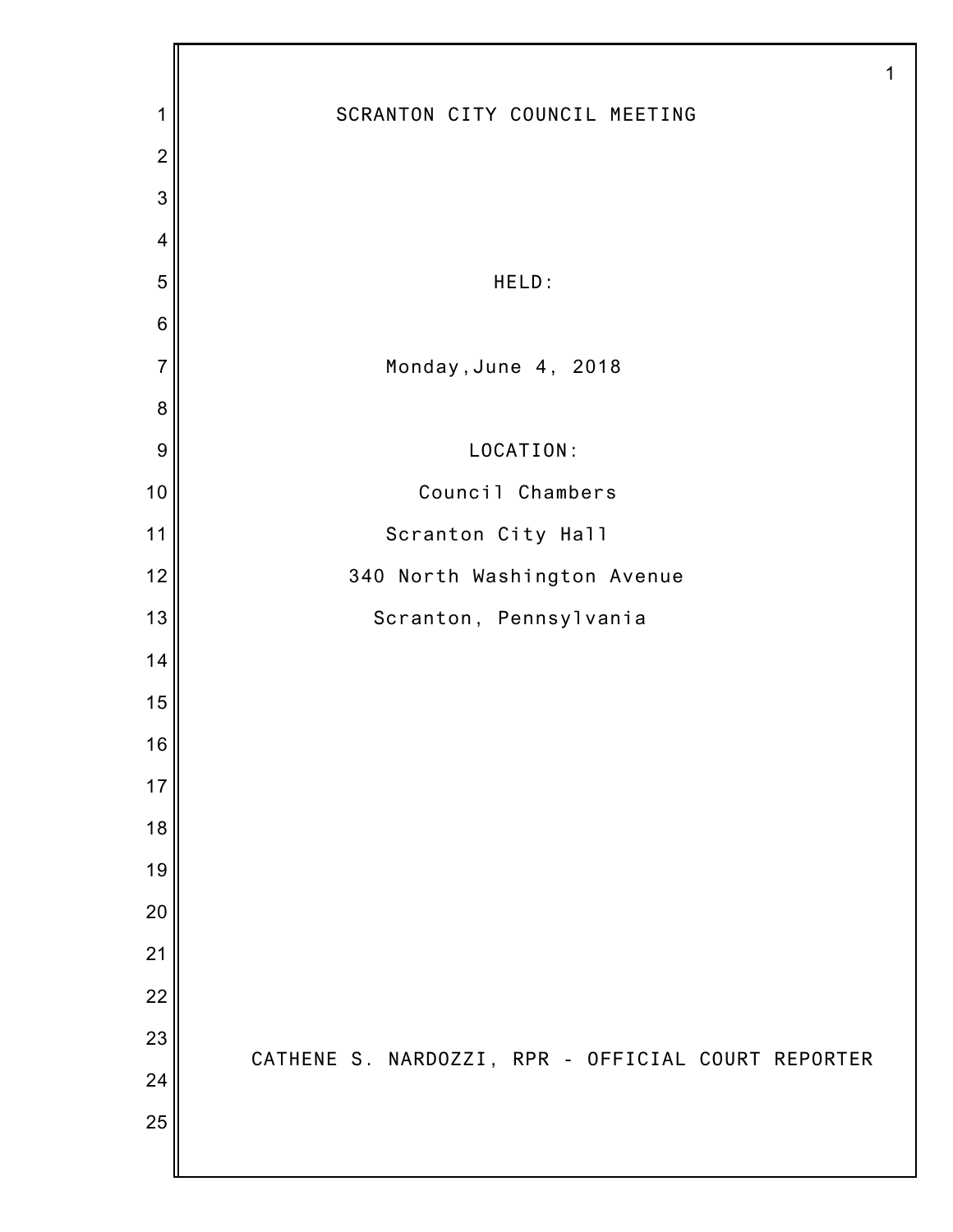| 1<br>$\overline{2}$                                                                  | CITY OF SCRANTON COUNCIL:                                                               |
|--------------------------------------------------------------------------------------|-----------------------------------------------------------------------------------------|
| 3                                                                                    | PATRICK ROGAN, PRESIDENT                                                                |
| $\overline{4}$                                                                       | TIM PERRY, VICE PRESIDENT                                                               |
| 5                                                                                    | WAYNE EVANS                                                                             |
| 6                                                                                    | WILLIAM GAUGHAN                                                                         |
| $\overline{7}$                                                                       | <b>KYLE DONAHUE</b>                                                                     |
| 8<br>9<br>10<br>11<br>12<br>13<br>14<br>15<br>16<br>17<br>18<br>19<br>20<br>21<br>22 | LORI REED, CITY CLERK<br>JEANNE DAVIDSON, SECRETARY<br>AMIL MINORA, ESQUIRE - SOLICITOR |
| 23                                                                                   |                                                                                         |
| 24                                                                                   |                                                                                         |
| 25                                                                                   |                                                                                         |
|                                                                                      |                                                                                         |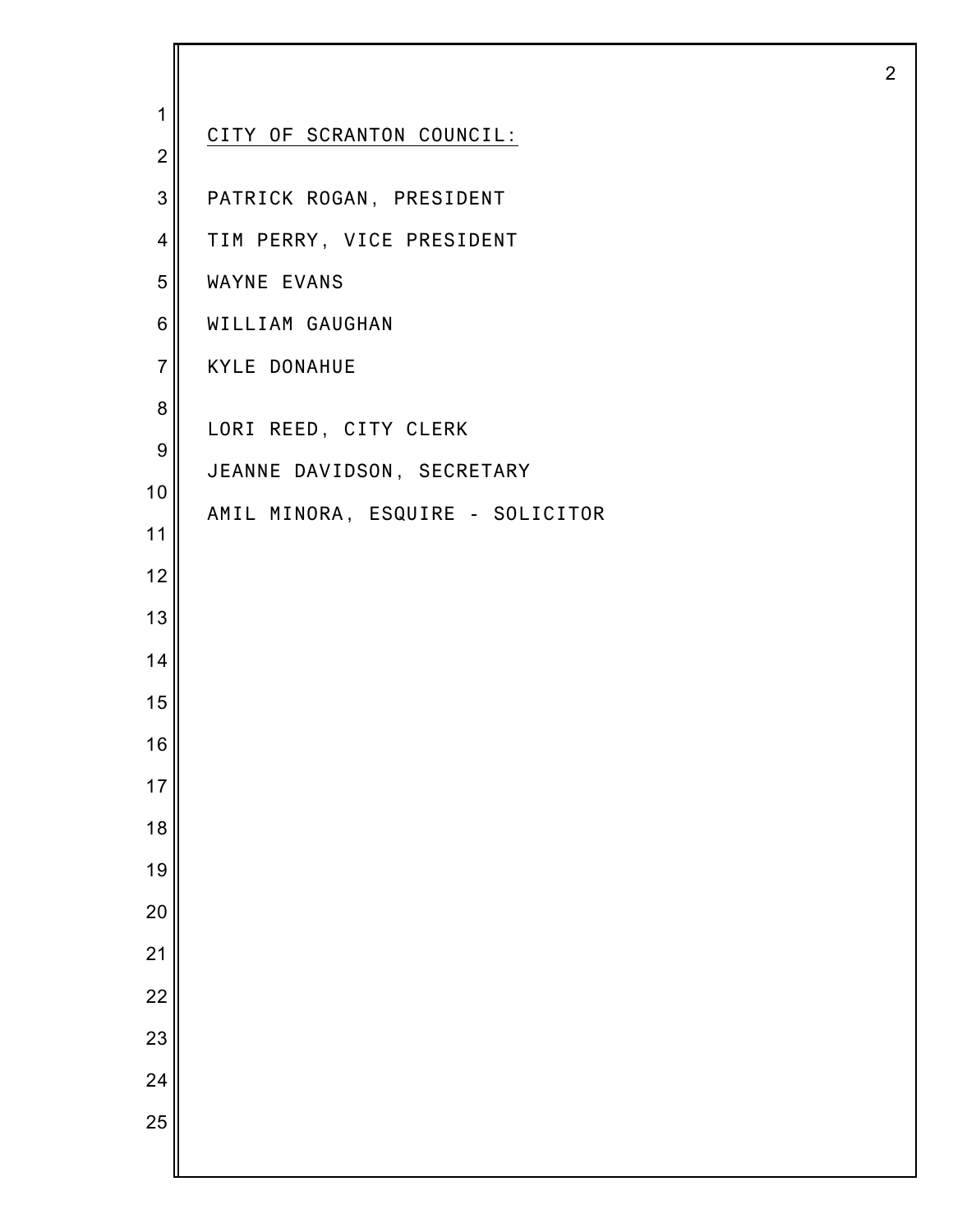| 1              | (Pledge of Allegiance recited and           |
|----------------|---------------------------------------------|
| $\overline{2}$ | moment of reflection observed.)             |
| 3              | MR. ROGAN: Roll call, please.               |
| 4              | MS. DAVIDSON: Mr. Perry.                    |
| 5              | MR. PERRY: Here.                            |
| 6              | MS. DAVIDSON: Mr. Donahue.                  |
| $\overline{7}$ | MR. DONAHUE: Here.                          |
| 8              | MS. DAVIDSON: Mr. Evans.                    |
| 9              | MR. EVANS: Here.                            |
| 10             | MS. DAVIDSON: Mr. Gaughan.                  |
| 11             | MR. GAUGHAN: Here.                          |
| 12             | MS. DAVIDSON: Mr. Rogan.                    |
| 13             | MR. ROGAN: Here.                            |
| 14             | MR. EVANS: I make a motion to               |
| 15             | correct a type typographical error that is  |
| 16             | found within the summary title of Item 5-C. |
| 17             | Insert the word "Twenty" between 100 and    |
| 18             | thousand the correct the omission of the    |
| 19             | word "twenty" in the ordinance to read:     |
| 20             | \$220,906.00.                               |
| 21             | MR. PERRY: Second.                          |
| 22             | MR. ROGAN: There's a motion on the          |
| 23             | floor and a second, on the question? All    |
| 24             | those in favor signify by saying aye.       |
| 25             | MR. PERRY: Aye.                             |
|                |                                             |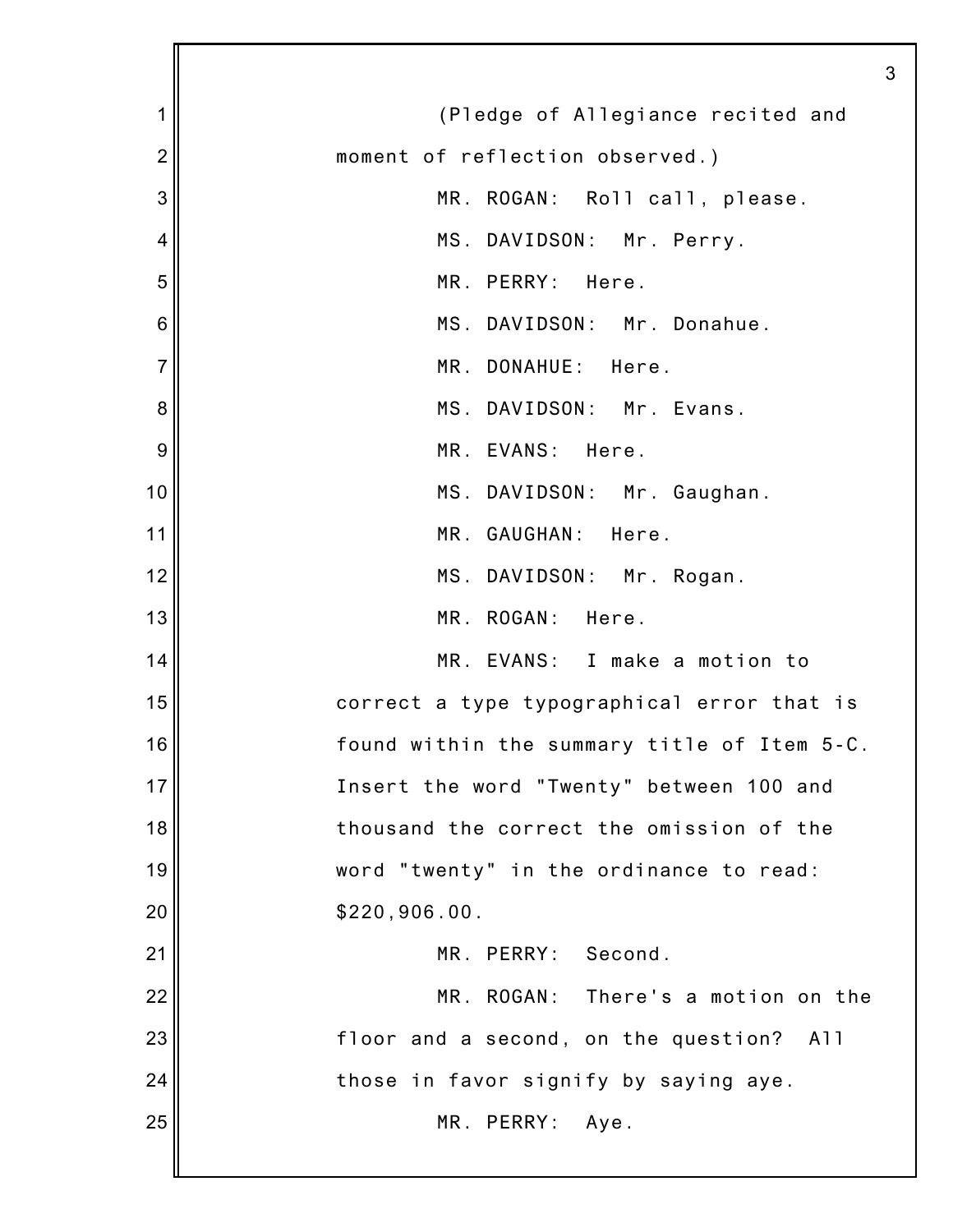|                | 4                                            |
|----------------|----------------------------------------------|
| 1              | MR. DONAHUE: Aye.                            |
| $\overline{2}$ | MR. EVANS: Aye.                              |
| 3              | MR. GAUGHAN: Aye.                            |
| 4              | MR. ROGAN: Aye. Opposed? The ayes            |
| 5              | have it and so moved.                        |
| 6              | Please dispense with the reading of          |
| $\overline{7}$ | the minutes.                                 |
| 8              | MS. REED: THIRD ORDER. 3-A. TAX              |
| 9              | ASSESSOR'S RESULTS REPORT FOR HEARING DATE   |
| 10             | HELD MAY 16, 2018.                           |
| 11             | MR. ROGAN: Are there any comments?           |
| 12             | If not, received and filed.                  |
| 13             | MS. REED: 3-B. TAX ASSESSOR'S                |
| 14             | REPORTS FOR HEARING DATES TO BE HELD JUNE 6, |
| 15             | 2018, AND JUNE 13, 2018.                     |
| 16             | MR. ROGAN: Are there any comments?           |
| 17             | If not, received and filed.                  |
| 18             | MS. REED: 3-C. MINUTES OF THE SOLID          |
| 19             | WASTE ADVISORY COMMITTEE MEETINGS HELD       |
| 20             | NOVEMBER 28, 2017, JANUARY 30, 2018 AND      |
| 21             | FEBRUARY 27, 2018.                           |
| 22             | MR. ROGAN: Are there any comments?           |
| 23             | If not, received and filed.                  |
| 24             | MS. REED: 3-D. SINGLE TAX OFFICE             |
| 25             | CITY FUNDS DISTRIBUTED COMPARISON REPORT     |
|                |                                              |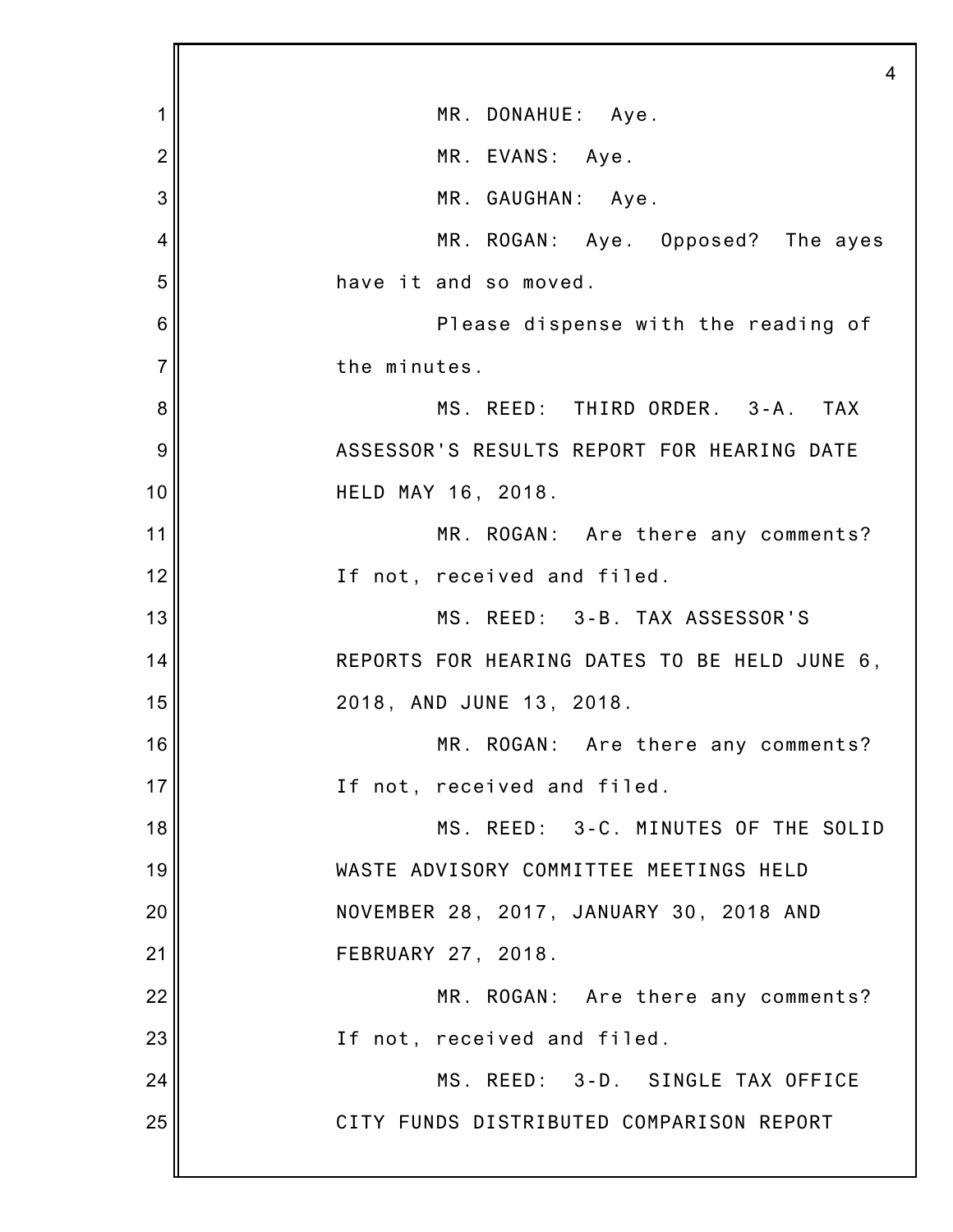|                | 5                                            |
|----------------|----------------------------------------------|
| 1              | 2017-2018 YEAR TO DATE MAY 31, 2018.         |
| $\overline{2}$ | MR. ROGAN: Are there any comments?           |
| 3              | If not, received and filed.                  |
| 4              | Do any council members have                  |
| 5              | announcements at this time?                  |
| 6              | MR. GAUGHAN: Yes, I have one.                |
| $\overline{7}$ | There will be a benefit for Gage Lasky at    |
| 8              | the Keyser Valley Community Center on Keyser |
| 9              | Avenue in Scranton on Friday, June 22, from  |
| 10             | two to ten p.m. The admission is \$10. There |
| 11             | will be raffles, t-shirts, 50/50 drawings,   |
| 12             | food and beverages and music by DJ Krypton.  |
| 13             | Gage Lasky is a 12-year-old                  |
| 14             | Northeast Intermediate school student who    |
| 15             | needs muscle eye surgery at Wilkes Eye       |
| 16             | Institute. He was also diagnosed with        |
| 17             | autism and seizure disorder and recently     |
| 18             | with a congenital brain abnormality and also |
| 19             | has an inoperable aneurism in his brain.     |
| 20             | The proceeds from this benefit will          |
| 21             | help cover a deductible that is not covered  |
| 22             | by medical insurance and travel expenses for |
| 23             | his eye surgery in Philadelphia to repair    |
| 24             | damage caused by a seizure.                  |
| 25             | For tickets or to make a donation of         |
|                |                                              |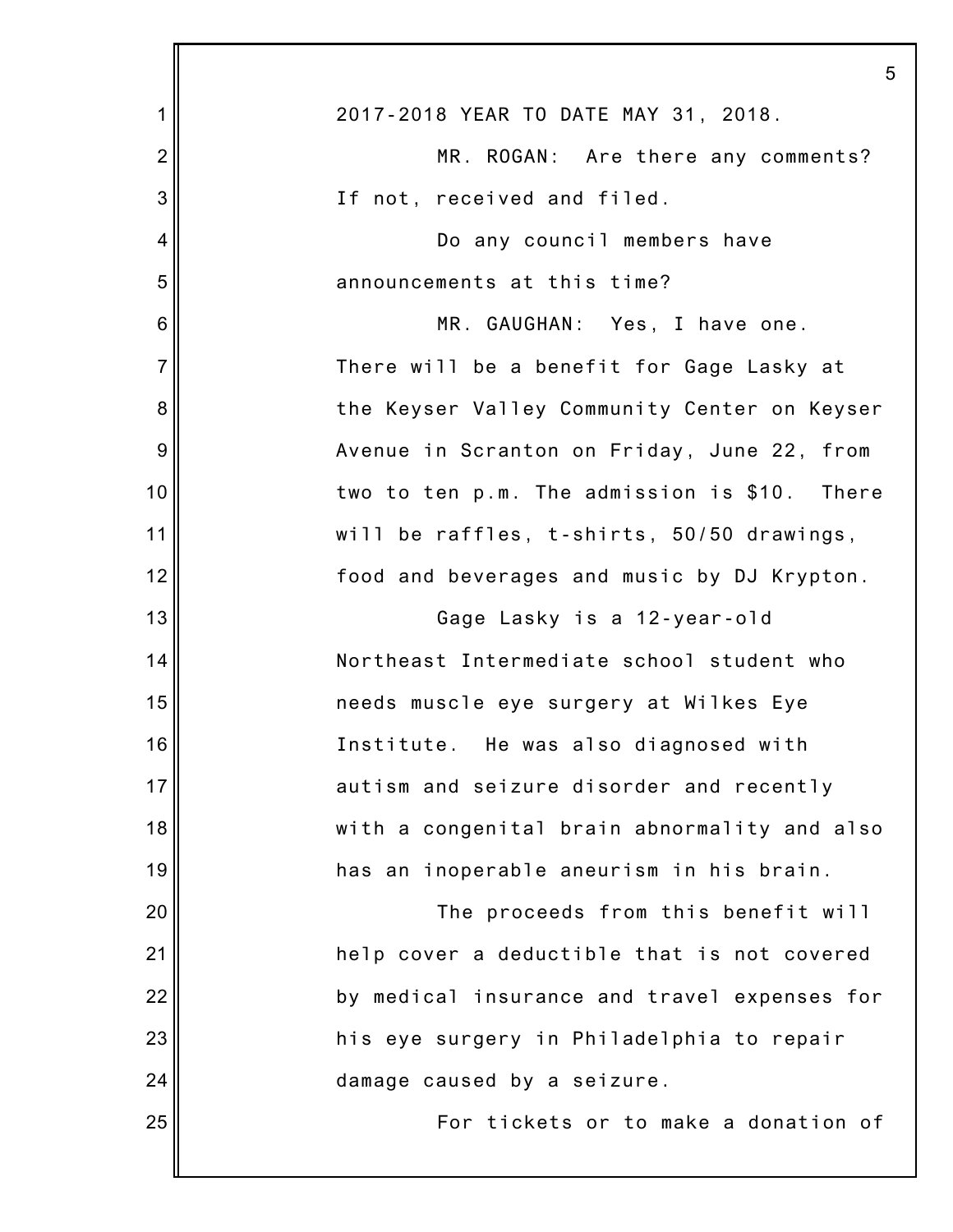2 3 4 5 6 7 8 9 10 12 13 14 15 16 17 18 19 20 22 23 24 25 a gift basket, gift card, food or monetary contribution you can Joyce Spize at 570-955-0253 or Andrew Lasky at 570-497 -- 9532. And I would urge everyone to try to make it to this to help this young man out. Thank you. MR. DONAHUE: I have one, also. The City's Office the Economic and Community Development will have applications available for the 50-year Action Plan funded through the Community Development Block Grant Program, the HOME Investment Partnership Program and Emergency Solutions Grant starting next Monday, June 11. This Action Plan covers the period of January 1, 2019, through December 31, 2019, and activities must be consistent with the needs and objectives identified in the City of Scranton's five-year consolidated plan. Eligible applicants must be incorporated for profit, nonprofit or public organizations or businesses able to undertake their approved activity within the City of Scranton. Applicants must also demonstrate the financial management and expertise to

6

1

11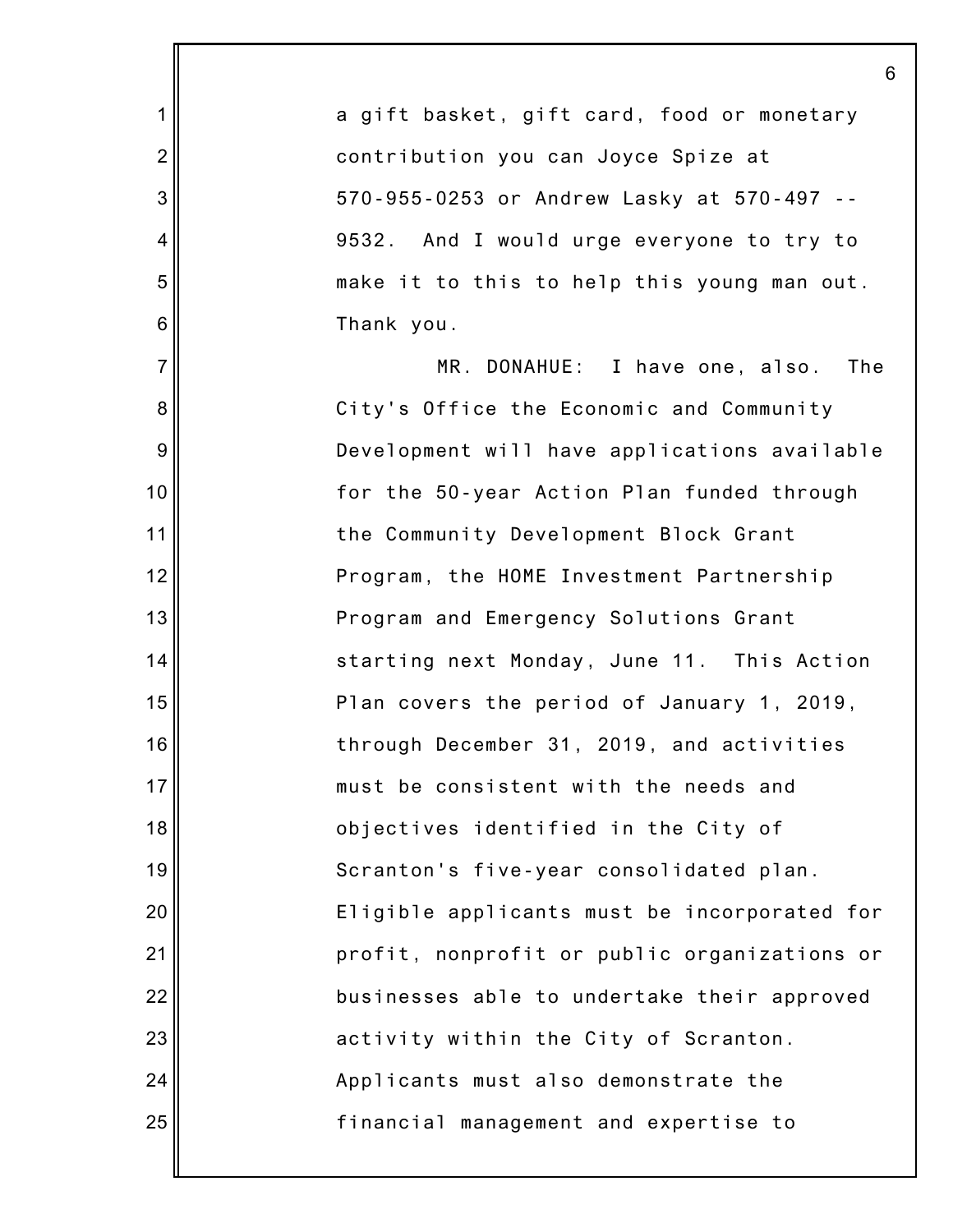| 1              | successfully develop, design and implement    |
|----------------|-----------------------------------------------|
| $\overline{2}$ | and monitor the proposed activity, and all    |
| 3              | applicants must meet any other federal        |
| $\overline{4}$ | requirements.                                 |
| 5              | The city is estimating it's 2019              |
| $\,6$          | allocations to total \$2.6 million in         |
| $\overline{7}$ | Community Development Block Grants, \$500,000 |
| 8              | in the HOME Program, and \$220,000 in         |
| 9              | Emergency Solutions Grants. Applications      |
| 10             | will be available on the city's website and   |
| 11             | applications must be submitted by mail or     |
| 12             | hand delivered to the OECD Office on the      |
| 13             | first floor of city hall no later than 3:00   |
| 14             | p.m. on Friday, August 3. Thank you.          |
| 15             | MR. EVANS: I have one. The annual             |
| 16             | Scranton Shakespeare will begin on June 28    |
| 17             | and run through July 29. Some of these        |
| 18             | shows will be "How to Succeed in Business     |
| 19             | Without Really Trying, The Tempest, As You:   |
| 20             | Like It, Hansel and Gretel and Footloose"     |
| 21             | and all tickets are completely free.          |
| 22             | The first one "How to Succeed in              |
| 23             | Business Without Really Trying" is going to   |
| 24             | be scheduled for the Marketplace at           |
| 25             | Steamtown so that should be an interesting    |
|                |                                               |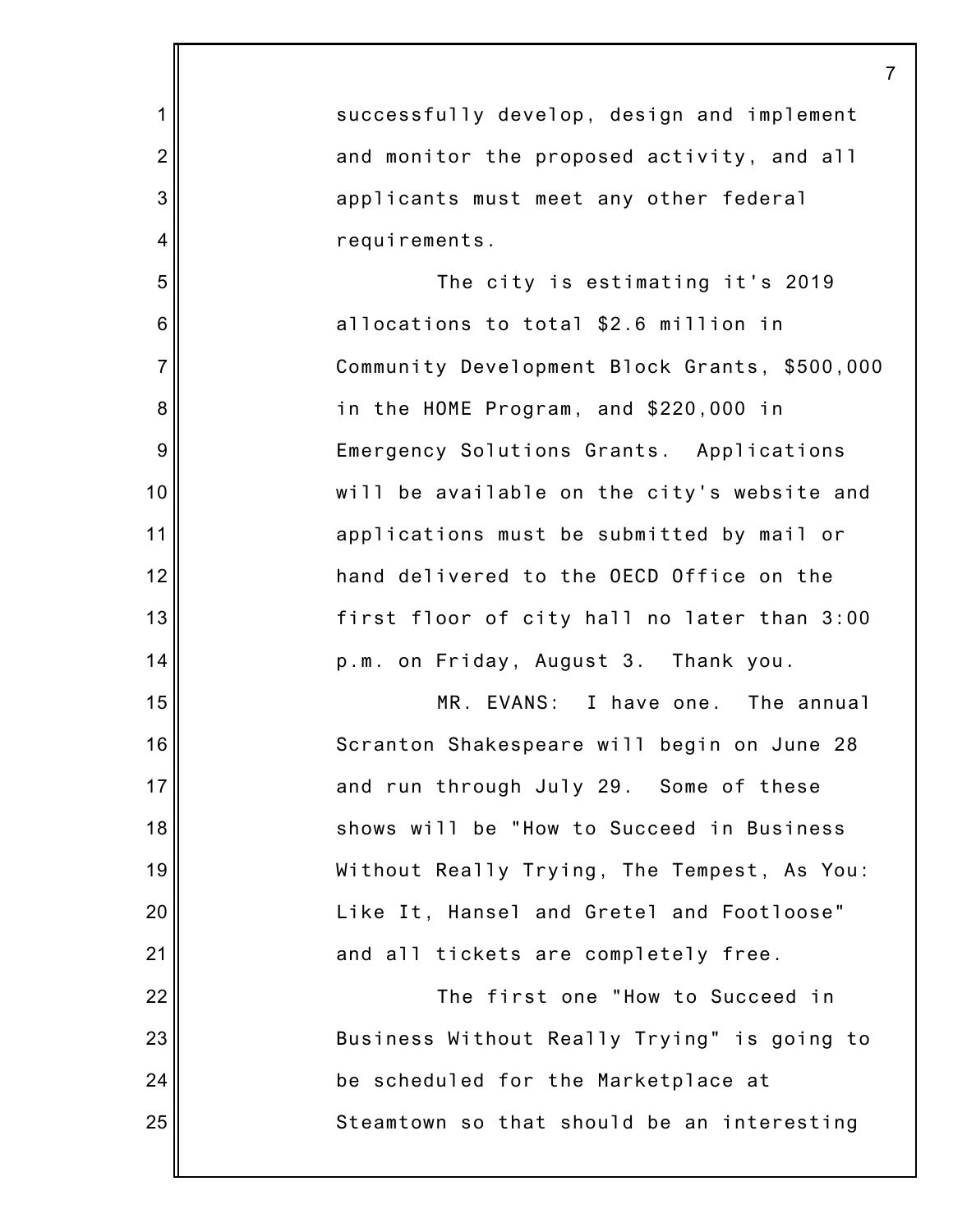|                  | 8                                             |
|------------------|-----------------------------------------------|
| 1                | one to catch if you were available, and       |
| $\overline{2}$   | that's all I have.                            |
| 3                | MR. ROGAN: Anyone else? According             |
| 4                | to the PennDOT press release, the demolition  |
| 5                | of the old Harrison Avenue bridge is set for  |
| $\,6$            | tomorrow. On Tuesday, June 5, at the          |
| $\overline{7}$   | approximately 11 a.m. a PennDOT contractor    |
| 8                | will use a controlled demolition to remove    |
| $\boldsymbol{9}$ | the last remaining span of the old Harrison   |
| 10               | Avenue bridge. Traffic on the Central         |
| 11               | Scranton Expressway will be stopped from      |
| 12               | 10:45 a.m. until shortly after 11:00 a.m.     |
| 13               | and then the all clear has been given.<br>The |
| 14               | new Harrison Avenue bridge will also be       |
| 15               | closed at 10:45 and will remain closed for a  |
| 16               | longer period of time throughout the morning  |
| 17               | while inspectors evaluate the impact of the   |
| 18               | blast on the new bridge.                      |
| 19               | From approximately 10:00 a.m. until           |
| 20               | the all clear is given. A 1,000 safety        |
| 21               | perimeter will be established around the      |
| 22               | bridge. During this time, no one will be      |
| 23               | permitted to be within the safety perimeter   |
| 24               | unless they are inside of a building.<br>Once |
| 25               | the bridge has been detonated, the            |
|                  |                                               |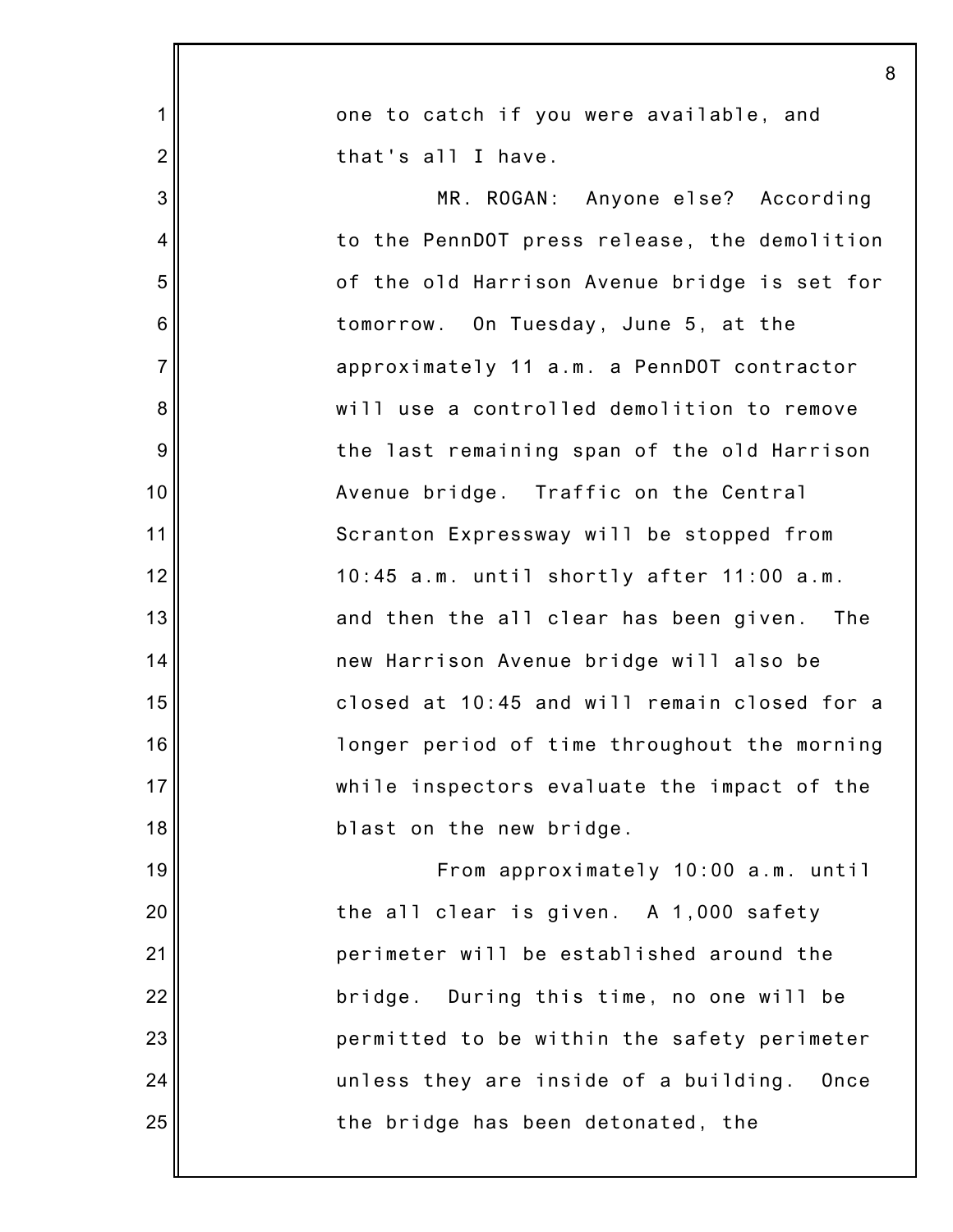|                | 9                                              |
|----------------|------------------------------------------------|
| 1              | contractor will begin to work around the       |
| $\overline{2}$ | clock for five days to clear all the debris    |
| 3              | from the gorge.                                |
| $\overline{4}$ | And secondly, next Monday, June 11,            |
| 5              | there will be a public caucus with NDC to      |
| 6              | discuss parking. It will held in council       |
| $\overline{7}$ | chambers at 5:15 p.m.                          |
| 8              | MS. REED: FOURTH ORDER. CITIZENS'              |
| 9              | PARTICIPATION.                                 |
| 10             | (The following speakers offered                |
| 11             | public comment: Giovanni Piccolino spoke on    |
| 12             | city business. Joan Hodowanitz spoke on        |
| 13             | city business and matters of general           |
| 14             | concern. Les Spindler spoke on city            |
| 15             | business. Marge Kravitz spoke on agenda        |
| 16             | items and matters of general concern.<br>Norma |
| 17             | Jefferies spoke on matters of general          |
| 18             | concern. Bob Bolus spoke on agenda items       |
| 19             | and matters of general concern. Lee Morgan     |
| 20             | spoke on agenda items and matters of general   |
| 21             | concern. Ron Ellman spoke on agenda items      |
| 22             | and matters of general concern. Dave           |
| 23             | Dobrzyn spoke on agenda items and matters of   |
| 24             | general concern. Marie Schumacher spoke on     |
| 25             | city business and matters of general           |
|                |                                                |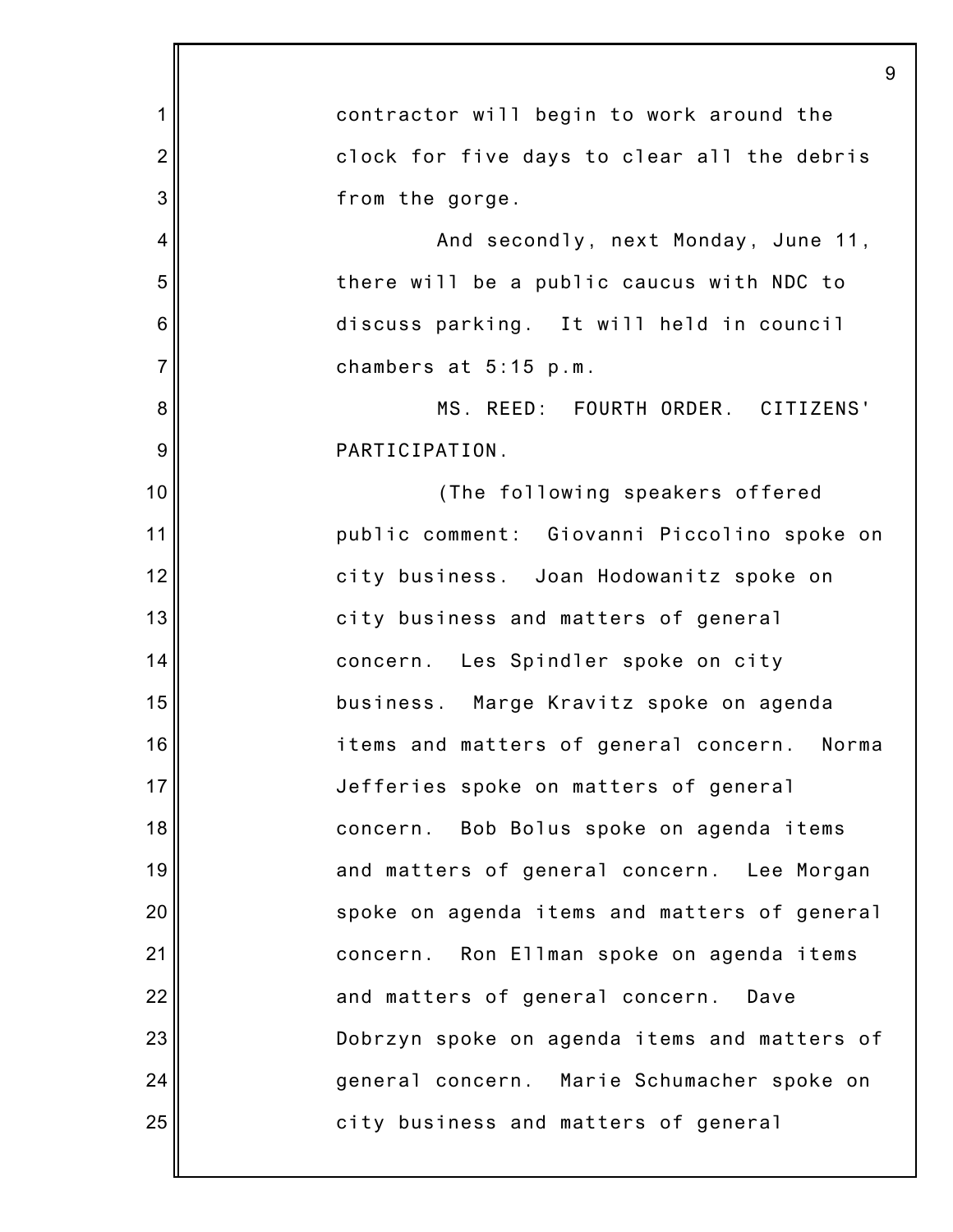|                | 10                                           |
|----------------|----------------------------------------------|
| 1              | concern. Brian Matson spoke on matters of    |
| $\overline{2}$ | general concern.)                            |
| 3              | MS. REED: FIFTH ORDER. 5-A.                  |
| 4              | MOTIONS.                                     |
| 5              | MR. ROGAN: Mr. Perry, any motions            |
| 6              | or comments?                                 |
| $\overline{7}$ | MR. PERRY: Yes, I do. Thank you,             |
| 8              | Mr. Rogan. Yes, lots of notes tonight. A     |
| 9              | lot of good speakers, a lot of good comments |
| 10             | and with being no meeting last Monday there  |
| 11             | was a lot going on. First let's address      |
| 12             | some things that were talked about tonight.  |
| 13             | Mr. Piccolino on that issue with First       |
| 14             | Friday and the alley not having access for   |
| 15             | customers and his drivers. Mrs. Reed, if we  |
| 16             | could, let's see if we could put Mr.         |
| 17             | Piccolino in touch with the leadership at    |
| 18             | First Friday. I'm not sure if that's         |
| 19             | something that Mr. Welby would handle as an  |
| 20             | organizer, but I would be happy to           |
| 21             | facilitate that between and see if there is  |
| 22             | anything we can work out for those hours     |
| 23             | where First Friday takes place if there is   |
| 24             | something we can do to help his access to    |
| 25             | his building.                                |
|                |                                              |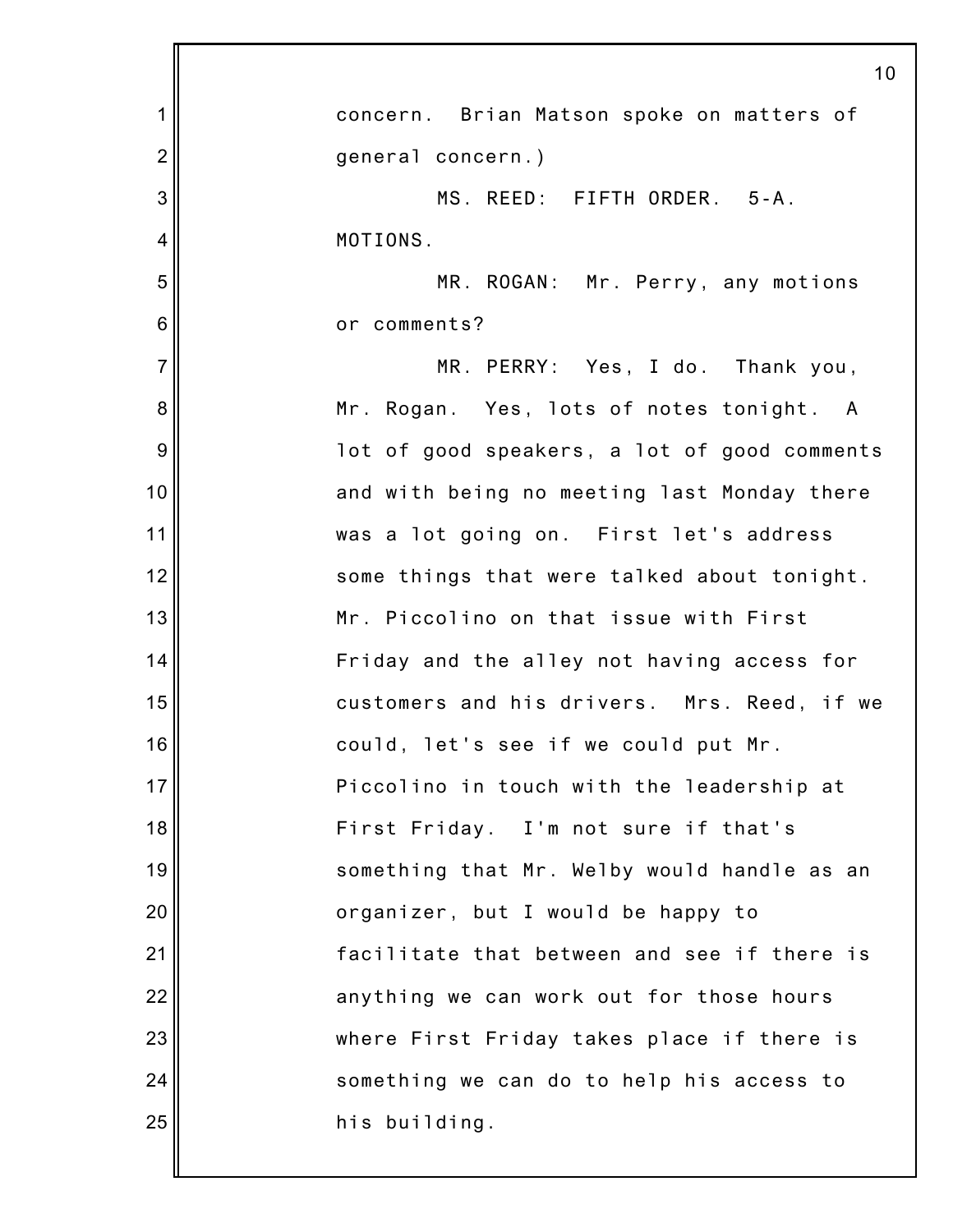1 2 3 4 5 6 7 8 9 10 11 12 13 14 15 16 17 18 19 20 21 22 23 24 25 Also, the tree house was brought up which, again, was another excellent point that tree house. The city spends a well-documented a good money on that tree house. It is a beautiful project and it's very unfortunate that it went into disrepair. It's named after a great person, great mayor, and it's something that we do need to get back in line as soon as possible. The last I had heard was it was an engineering issue. I know Mr. Rogan said he got an update on it, but if we could, Mrs. Reed, can we get council to get a full update on that from Park and Rec Director Mr. Fallon and from Mayor Courtright and we can see where we are within the step of getting our tree house back to what was it, number eight? Right? Number, eight, that's fantastic. MS. JEFFERIES: Eight out of 15. MR. PERRY: I also, and I know this is something near and dear to your heart, as I was driving around some streets that I hadn't been to in awhile there were some new street signs that were put up, so I wanted a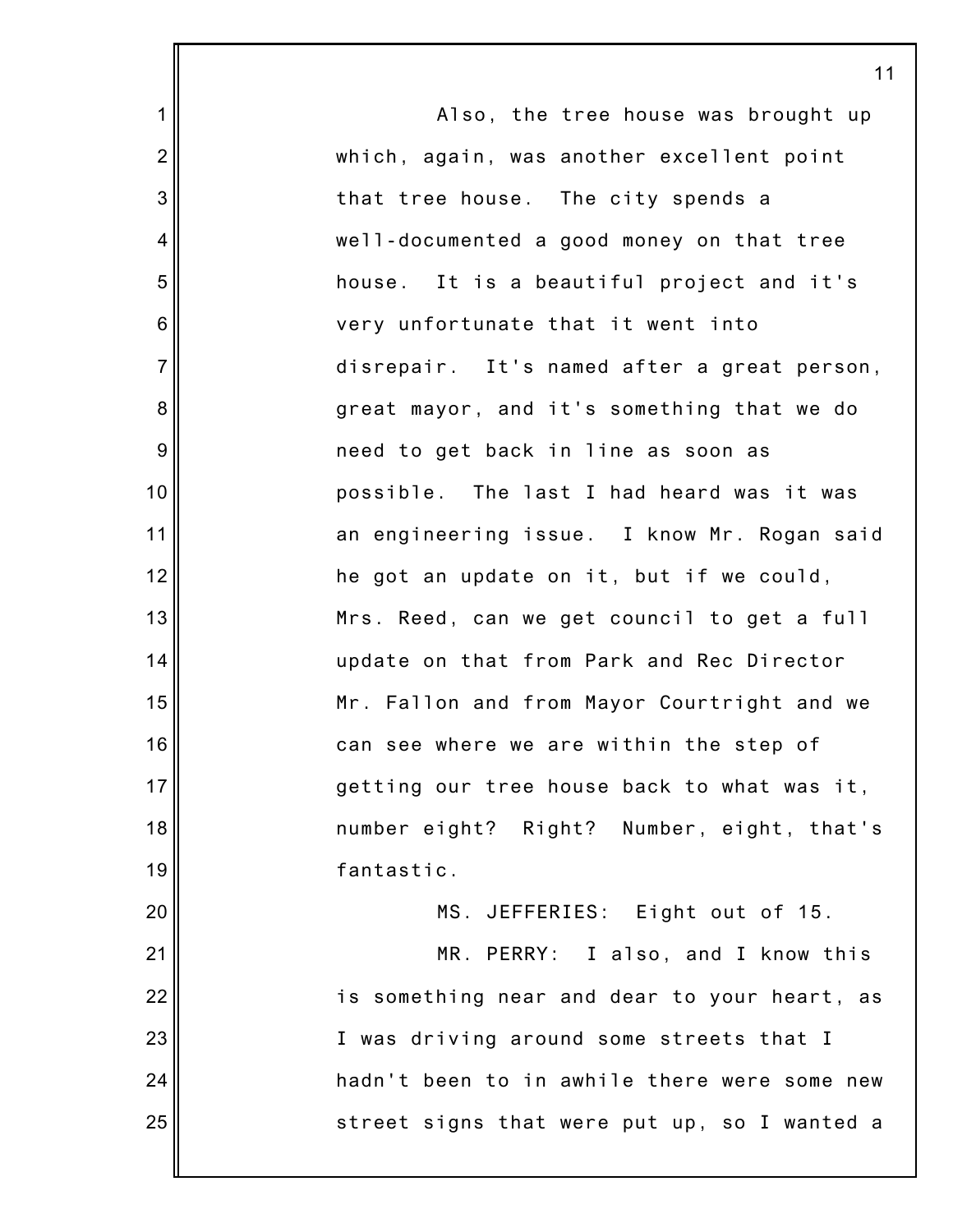follow up call on where we are with the street sign program because that's been talked about quite a bit. The signs, as of right now, there have been 100 replaced and according to the administration the plan is still to get an RFQ out to get a full city replacement on all of the street signs, so I'll have more to update on that when I get it but as of right now it's 100 that have been replaced. It's identified as the most needed and then the administration still wants to get the rest of them replaced.

1

2

3

4

5

6

7

8

9

10

11

12

13

14

15

16

17

18

19

20

21

22

23

24

25

I have gotten in recent weeks several complaints and calls on the Novembrino pool with the stagnant water issue. As you know, the Novembrino pool hasn't been operational and a splash park is on deck and in the engineering phase, but to neighbors in that area can we get Parks and Rec involved and maybe DPW get a copy, a "CC" on it just to get what can be done to either pump that stagnant water out so it doesn't become an issue with mosquitos and other insects throughout the summer time.

And a house cleaning detail, there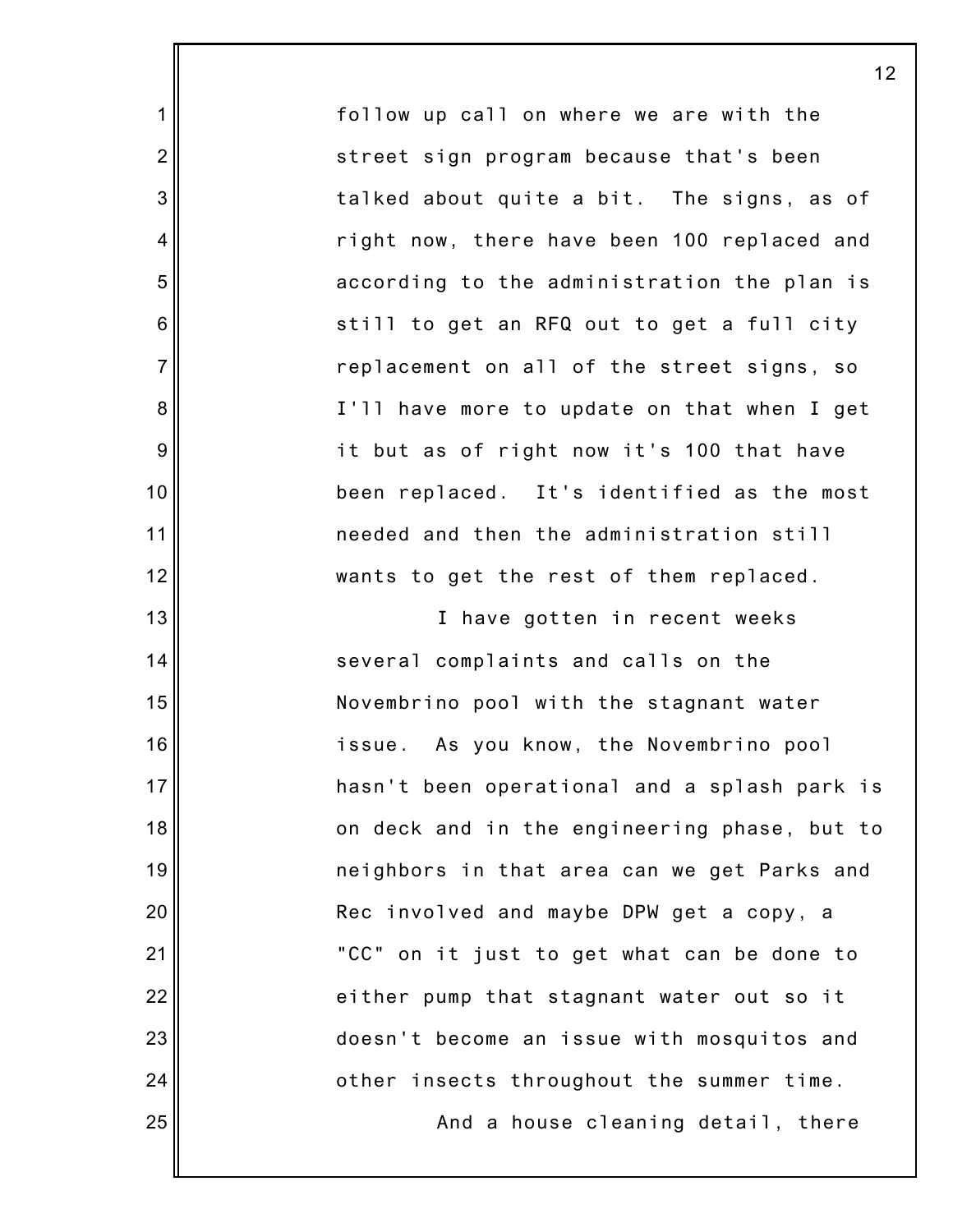1 2 3 4 5 6 7 8 9 10 11 12 13 14 15 16 17 18 19 20 21 22 23 24 25 has been a big issue with our dot.gov e-mail address. I haven't gotten an e-mail through that in about a week, week and a half and I apologize if there is anybody that sent me something that I haven't responded to. Until that e-mail is up and working, feel free to contact me through our office Mrs. Reed will make sure I get any phone calls or e-mails and I'll get back to anybody who needs either a phone call or e-mail back to them. I just wanted to make everybody aware of that in case there was something hanging out there that I didn't know, but that's all I have for today. Thank you. MR. ROGAN: Thank you. Mr. Donahue, any motions or comments? MR. DONAHUE: Yes. All I have today is just un update on a request I made a few weeks ago on a status update on the property at 500 South Webster Avenue that was destroyed by fire. We did receive an emergency declaration from the mayor to immediately tear down the building and I think that has since been completed, so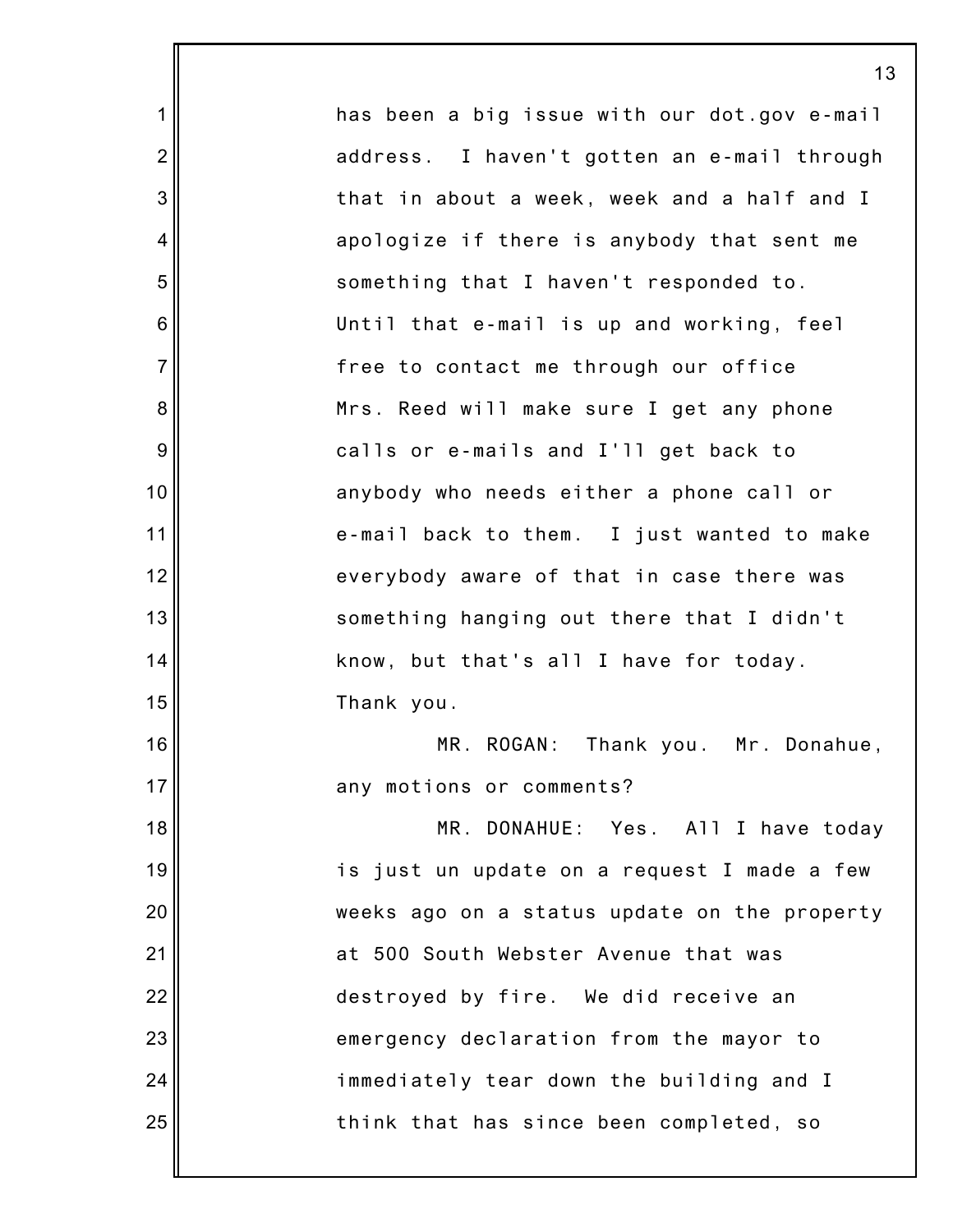|                 | 14                                           |
|-----------------|----------------------------------------------|
| 1               | that's all I have.                           |
| $\overline{2}$  | MR. ROGAN: Thank you. Mr. Evans,             |
| 3               | any motions or comments?                     |
| 4               | MR. EVANS: Yes, I do. First of               |
| 5               | all, last Friday I attended the 125th        |
| $6\phantom{1}6$ | anniversary celebration of the Scranton      |
| $\overline{7}$  | Public Library. First of all, I do thank     |
| 8               | the board of trustees for the invitation to  |
| 9               | this very important event and congratulate   |
| 10              | Jack Finnerty and the entire staff, the      |
| 11              | library board and all of the volunteers at   |
| 12              | the library, including Joan Hodowanitz, for  |
| 13              | all that they do and have done for the       |
| 14              | Scranton Public Library. Particularly, I'd   |
| 15              | like to recognize the Henkelman family that  |
| 16              | have been supporters of the library for      |
| 17              | generations starting with Bill Henkelman who |
| 18              | served on the board of trustees for 42 years |
| 19              | beginning in 1967, and the line of service   |
| 20              | continues today through the involvement of   |
| 21              | Bill's son Jim Henkelman, who is the current |
| 22              | president of the board of trustees, and the  |
| 23              | family honored and restored special events   |
| 24              | room has been named the Henkelman room, a    |
| 25              | well-deserved honor to this family that has  |
|                 |                                              |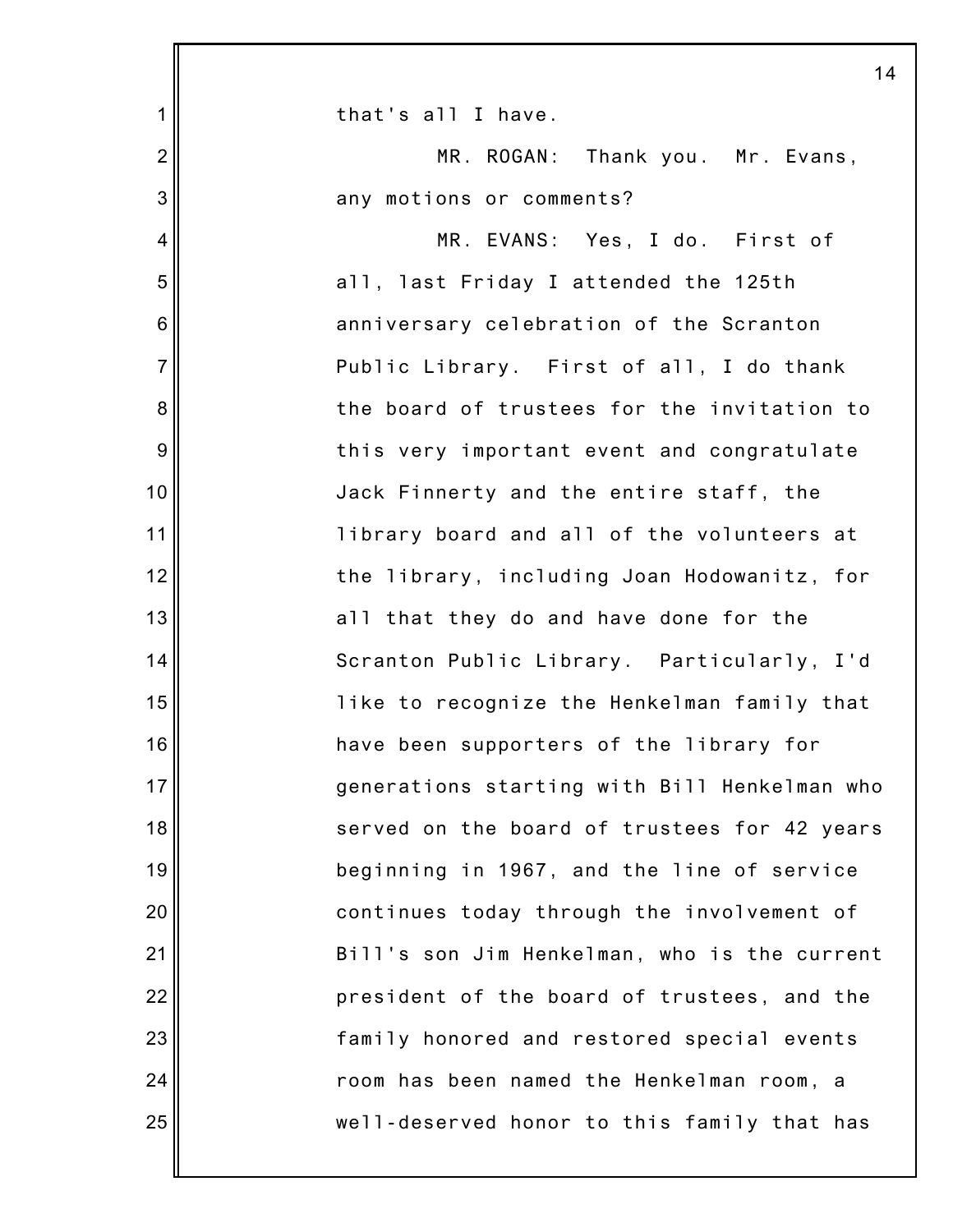|                | 15                                           |
|----------------|----------------------------------------------|
| $\mathbf 1$    | dedicated so much of their time and energy   |
| $\overline{2}$ | to the Scranton Public Library.              |
| 3              | On another matter, I'm going to jump         |
| $\overline{4}$ | ahead a little bit and moving to an agenda   |
| 5              | item as part of my motions, the granting of  |
| 6              | a residency waiver for Dave Bulzoni, but     |
| $\overline{7}$ | instead of talking simply about the waiver I |
| 8              | would like to expand the discussion to the   |
| 9              | issue of the residency requirement itself.   |
| 10             | I wonder sometimes shouldn't the job         |
| 11             | performance of a cabinet member be more      |
| 12             | important than where he or she parks their   |
| 13             | car at night. I'm not sure this is even a    |
| 14             | policy that hasn't outlived it's useful      |
| 15             | purpose, whatever that might have been at    |
| 16             | one time.                                    |
| 17             | I would remember rather have a high          |
| 18             | performing city government with the very     |
| 19             | best of the best working as the department   |
| 20             | heads, I would rather have a city that       |
| 21             | people move to voluntarily because of all    |
| 22             | that we have to offer rather than the kind   |
| 23             | of a city where you have to force people to  |
| 24             | live here because of a job.                  |
| 25             | We talk all of the time about                |
|                |                                              |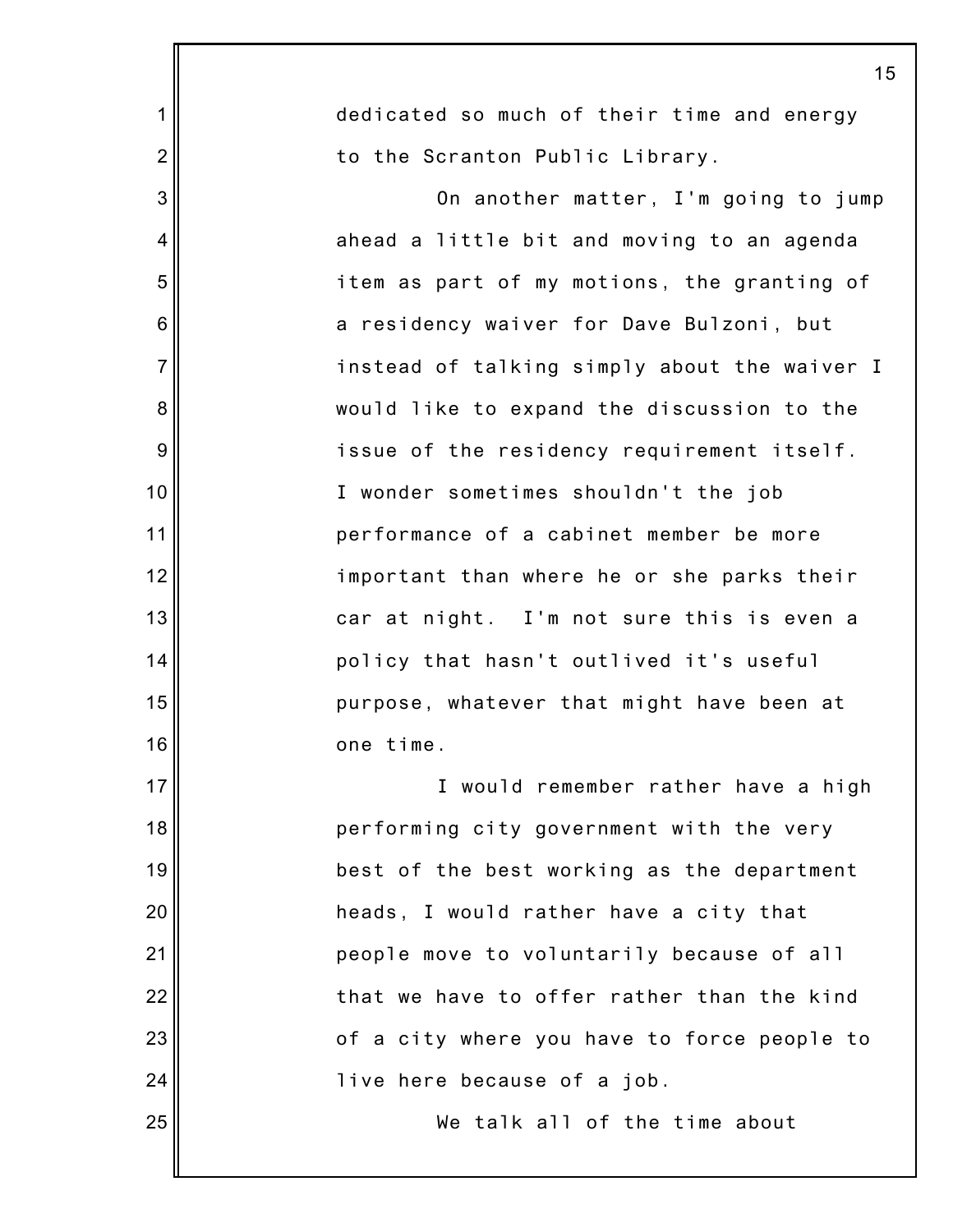government being adverse to change. We talk all of the time about the lack of effectiveness and efficiency in government because we don't embrace necessary change because as a mantra the status quo so aptly goes that's the way it's always been so why would we change? Is a residency requirement or cabinet members just another example of this status quo?

1

2

3

4

5

6

7

8

9

10

11

12

13

14

15

16

17

18

19

20

21

22

23

24

25

In my mind, if there were two equal candidates for the same position with the city, one being a city resident and one outside of the city, I would always, and I mean this sincerely, I would always favor the city candidate. But if the candidates weren't equal, if the candidate from outside the city was clearly better, brighter, and more visionary why would we not choose that candidate? Why would we shortchange our city and our taxpayers by not hiring the very best? Why would we accept average when we could employ excellence? Quite frankly, it still doesn't make any sense to me at all on this issue.

This city council has been forward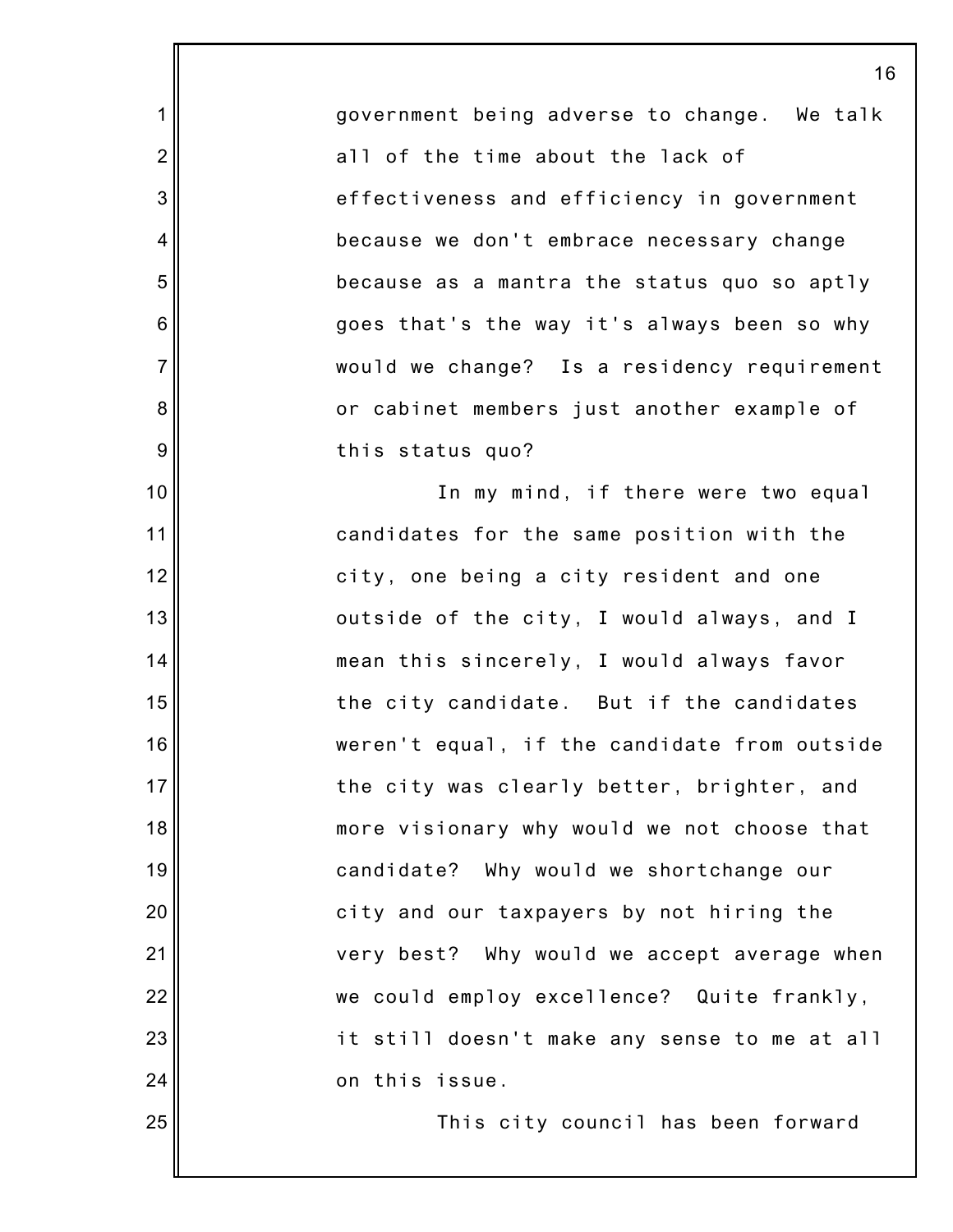looking, Granicus, Smart Cities, idea sessions, See, Click, Fix, working to reduce fees, fines, and taxes and many other initiatives yet somehow here we are still conflicted over another policy of the past that simply does not allow the very best leadership we can find.

1

2

3

4

5

6

7

8

9

10

11

12

13

14

15

16

17

18

19

20

21

22

23

24

25

The residency clause for cabinet members is not just about Dave Bulzoni, and yes, he is deserving of the waiver in my opinion, but I also have to think the residency clause is poor public policy. I think it's held the city back in my viewpoint for generations. I feel that it may be time for the requirement to be fully reviewed for all future hirings of department heads and cabinet members.

But finally I'm thankful for the fact that we are having this conversation, and I fully recognize that I'm taking the popular position on this issue, but I'm not okay with that, but nonetheless, it is the position I believe would be the right thing for the City of Scranton and it's future success. That's all I have for now.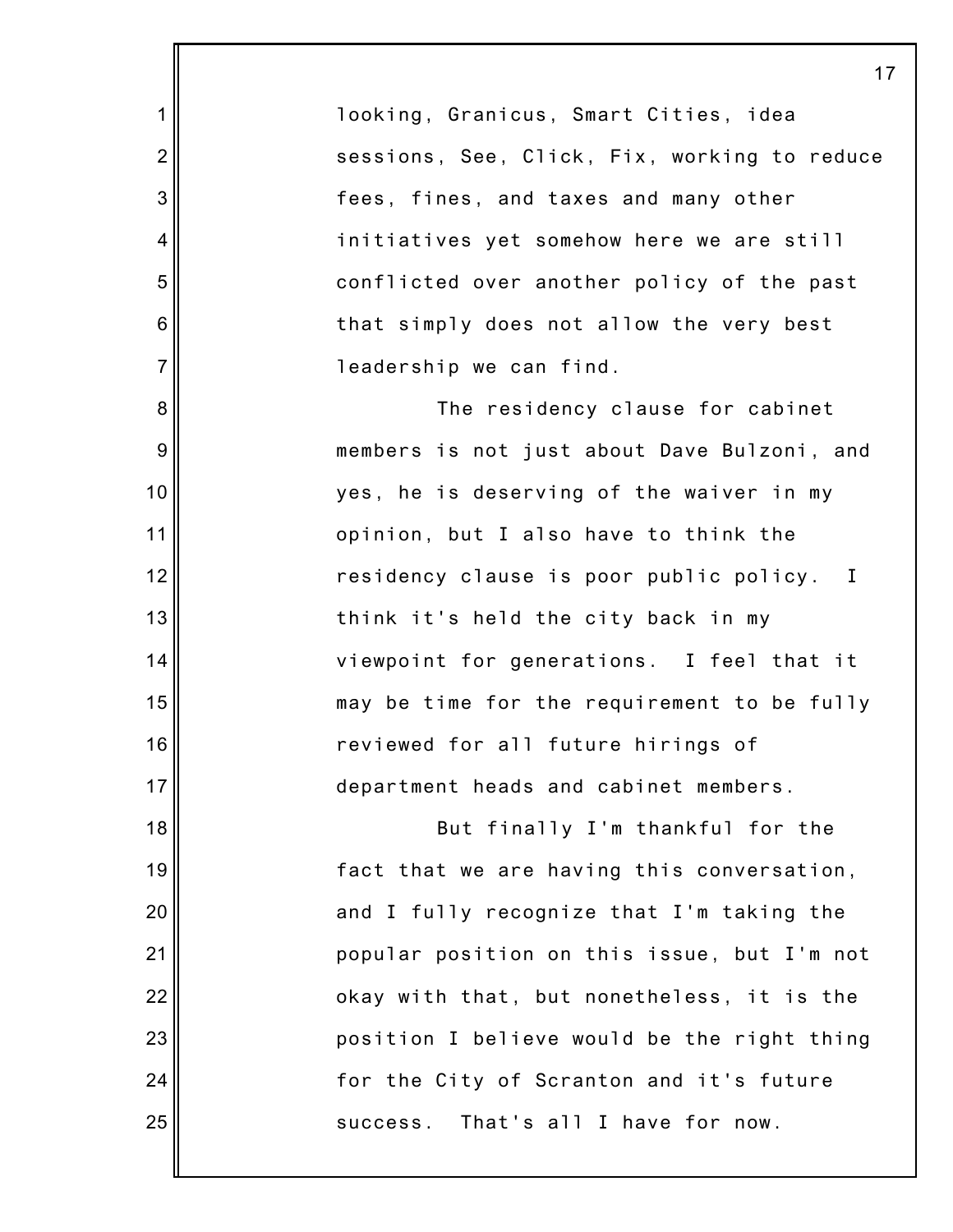|                | 18                                           |
|----------------|----------------------------------------------|
| $\mathbf{1}$   | MR. ROGAN: Thank you, Mr. Evans.             |
| $\overline{2}$ | Mr. Gaughan, any motions or comments?        |
| 3              | MR. GAUGHAN: Yes, just a few, thank          |
| $\overline{4}$ | you. The street sweeper is scheduled to be   |
| 5              | in East Scranton from June 4 to June 8       |
| 6              | Arthur Avenue to Taylor Avenue, and on that  |
| $\overline{7}$ | subject a resident brought up tonight about  |
| 8              | the street sweeper. I did speak to the       |
| 9              | mayor last week and the administration is    |
| 10             | working on additional funding through grants |
| 11             | to purchase more street sweepers for the     |
| 12             | city, which I had with mentioned weeks ago.  |
| 13             | I also think the city needs to make an       |
| 14             | investment in the street sweeping program    |
| 15             | for a number of different reasons. One,      |
| 16             | because it makes the city look cleaner.      |
| 17             | Residents enjoy when the street sweeper      |
| 18             | comes through their city and picks up all of |
| 19             | the dirt and grime and everything else; and  |
| 20             | number two, from a storm water management    |
| 21             | perspective it's extremely important, and I  |
| 22             | think actually in the storm water management |
| 23             | agreement that the city will be facing, you  |
| 24             | know, in the next couple of months that's    |
| 25             | going to have to be baked in there that the  |
|                |                                              |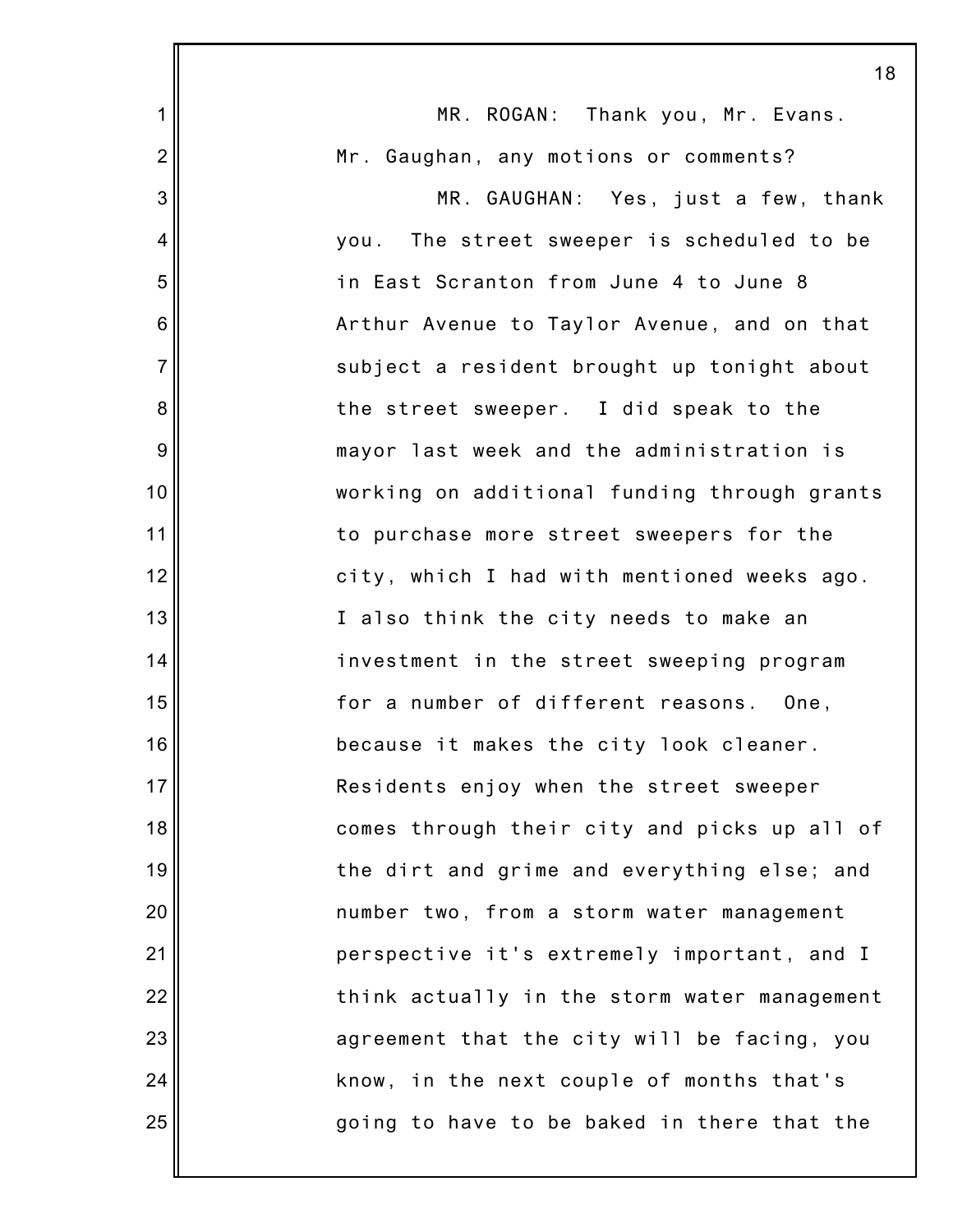|                | 19                                           |  |  |
|----------------|----------------------------------------------|--|--|
| 1              | city has to sweep the streets and do a good  |  |  |
| $\overline{2}$ | job at it.                                   |  |  |
| 3              | I also think that, you know, when we         |  |  |
| 4              | get more street sweepers we can enact a      |  |  |
| 5              | policy where residents know when the street  |  |  |
| 6              | sweeper is coming and they can move their    |  |  |
| $\overline{7}$ | cars. I don't buy the argument, you know,    |  |  |
| 8              | that the administration has given that it    |  |  |
| 9              | can't be done. It can be done. Other         |  |  |
| 10             | cities do it smaller than us and larger than |  |  |
| 11             | us, so I think if we put a program in place  |  |  |
| 12             | that we would be able to follow that and     |  |  |
| 13             | hopefully as we get more equipment we will   |  |  |
| 14             | be able to do that.                          |  |  |
| 15             | The second thing, there is a curb on         |  |  |
| 16             | Colliery Avenue in Minooka that I received   |  |  |
| 17             | several calls about residents about so we    |  |  |
| 18             | did contact the DPW about that and we were   |  |  |
| 19             | told that that had be taken care of so       |  |  |
| 20             | appreciate that.                             |  |  |
| 21             | In the caucus tonight before the             |  |  |
| 22             | regular meeting, we discussed that next week |  |  |
| 23             | there will be a meeting with NDC about the   |  |  |
| 24             | parking garages and there was a discussion   |  |  |
| 25             | in the back on whether or not this meeting   |  |  |
|                |                                              |  |  |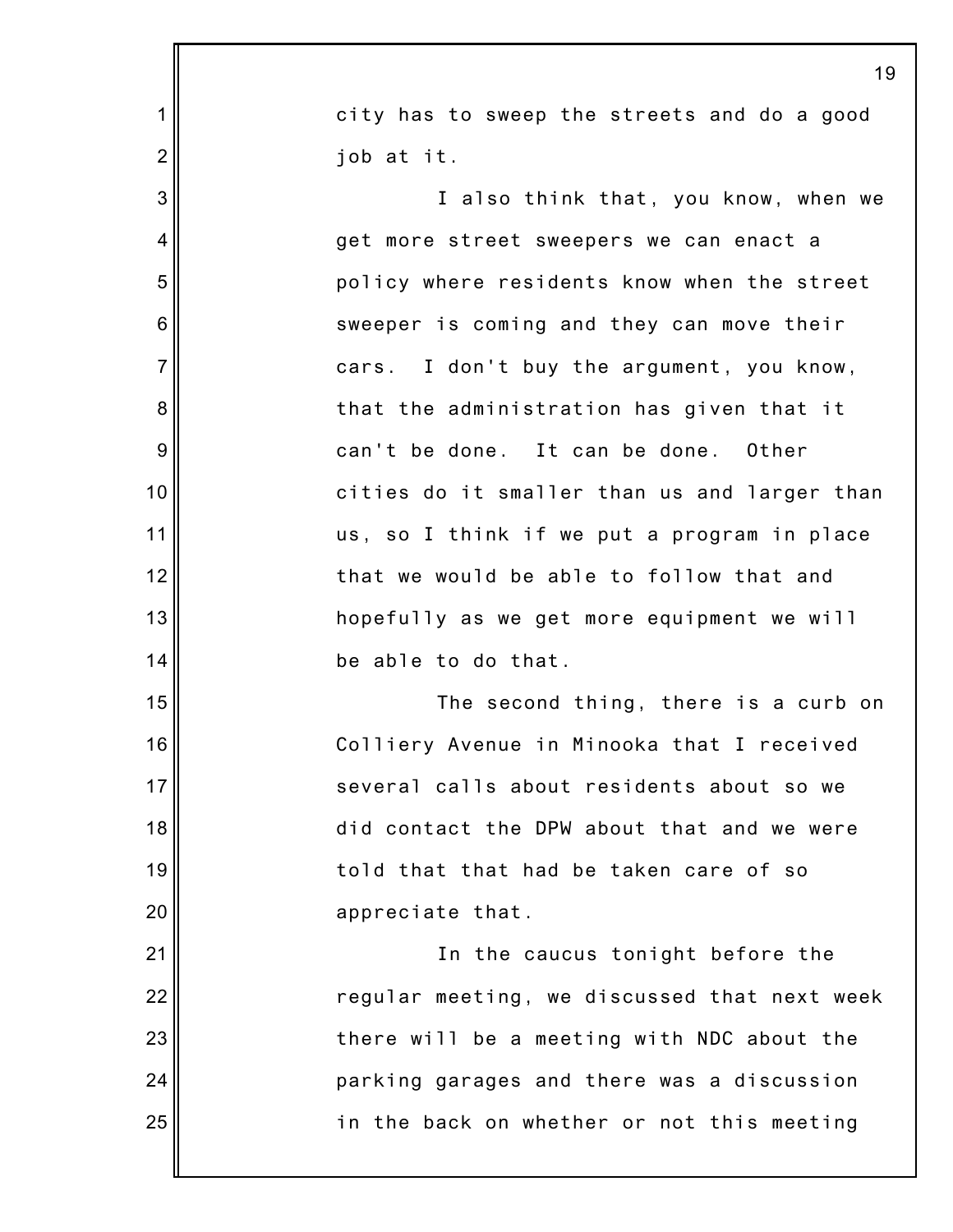should be televised, I would want to say publically I do think that meeting should be televised in council chambers because I think it's important. The parking garages, obviously are important not only to the people downtown but to all our city residents so I do think that, you know, whether or not NDC wants to be on television that doesn't really matter to me, I think that should be a requirement to come into these chambers and let the people of the city who don't come to the council meetings know exactly what is going on, so if they don't want to be on television that's too bad for them. This is a public meeting and the people deserve to see what's going on.

1

2

3

4

5

6

7

8

9

10

11

12

13

14

15

16

17

18

19

20

21

22

23

24

25

Also, I did send a letter April 19 to the Pennsylvania Economy League about an issue I brought up several times regarding the pensions. I have not received a response. We sent another letter May 17 and still no answers so we will send another response, I will reach out to Mr. Cross. You know, I do think in this instance it's important for the city to hear from our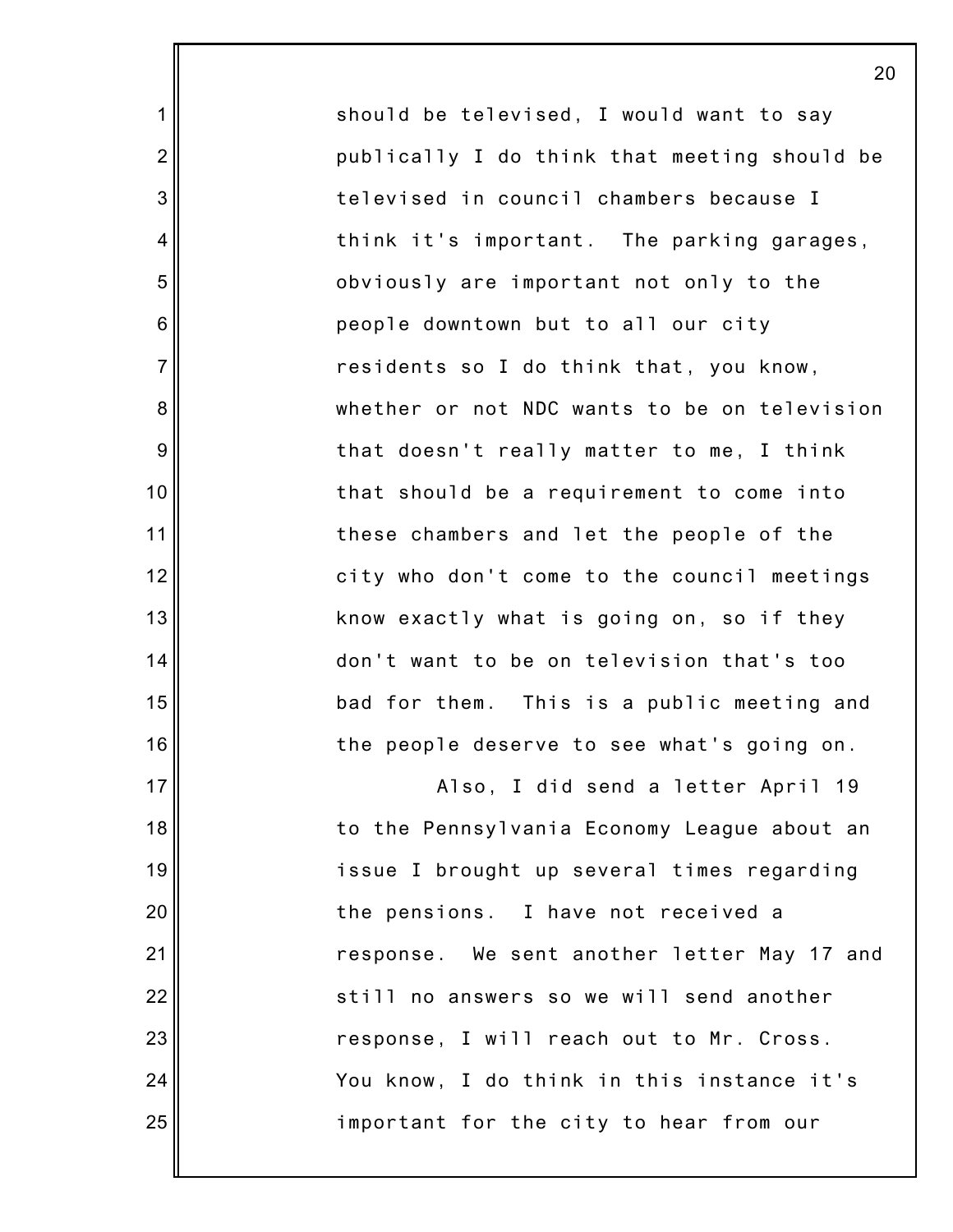recovery coordinator on these important issues and I would hate to think they would shirk their responsibility in answering a councilman, especially on a matter as important as this. And I'll save the rest of my comments for agenda items. Thank you.

1

2

3

4

5

6

7

8

9

10

11

12

13

14

15

16

17

18

19

20

21

22

23

24

25

MR. ROGAN: Thank you very much. Just two comments. As I mentioned in the caucus, Councilman Gaughan mentioned just now the city is putting in for grants for numerous pieces of equipment, but specifically a street sweeper through a new Clean Diesel Program through the State of Pennsylvania, so this is definitely a good program that can help the city acquire it at little to no cost and it's more friendly to the environment, so I wanted to mention that as well.

And also on our agenda tonight is an item to enter into a contract with Reilly Associates for engineer services for the city's 2018 roadway improvement project, and the most common question and complaint that we get from residents of Scranton is when is my street going to be paved and when is the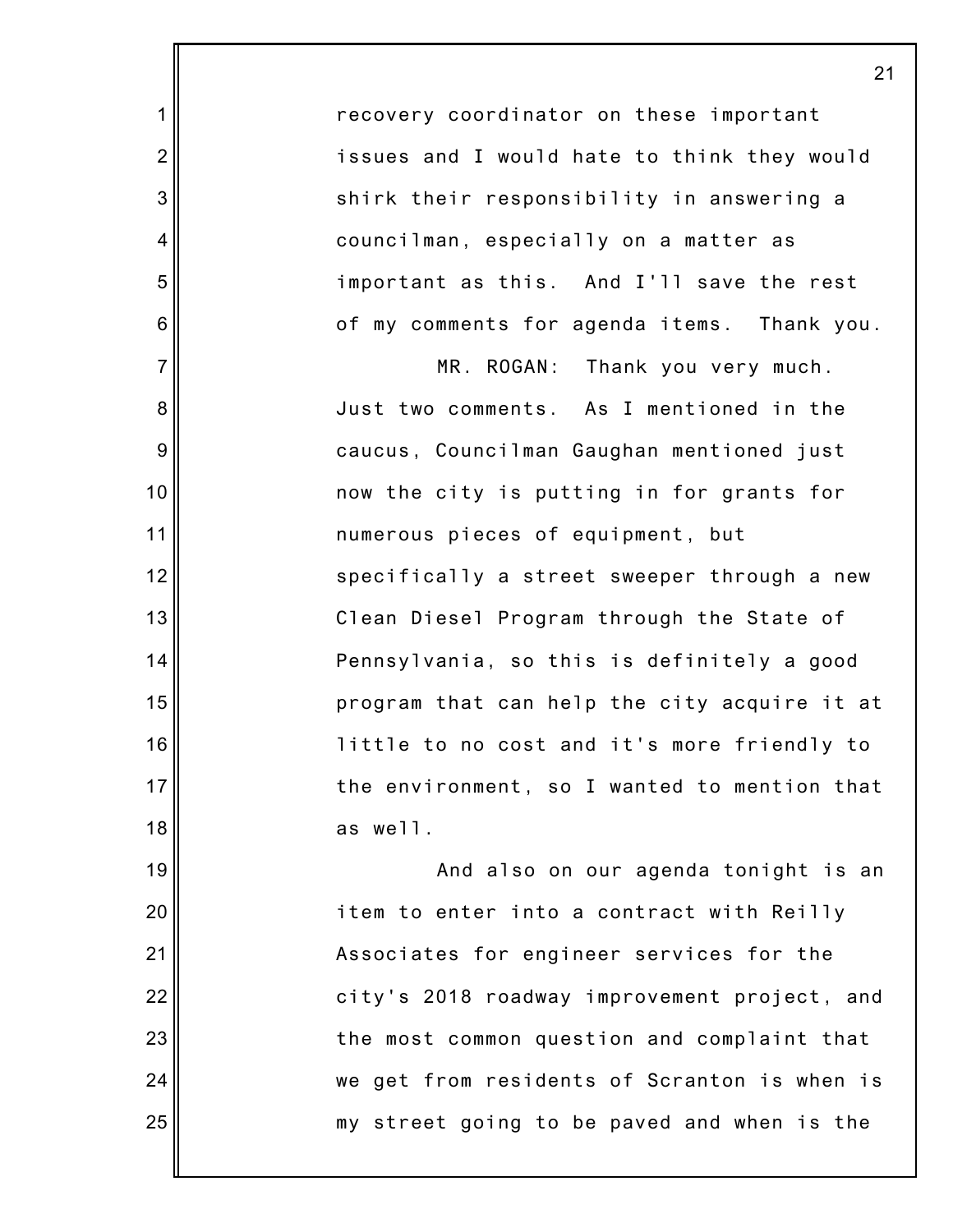street in my neighborhood going to be paved? Now, this ordinance does not apply to any of the issues that have been ongoing in the South Side and the Hill specifically where roads have been cut up by utility contractors. Those will be repaved by the utility contractors at their expense. This program, which will be done in conjunction with our OECD and city program, will be paving, again, miles and miles of road throughout the City of Scranton and for the last five years the city has probably paved more roads than in the last 20, but there is still a long way to go after decades of neglect on our roadways, and also the fact is living in Northeastern Pennsylvania no matter how much money we spend we are going to have roads with lots of freezing and thawing and that is going to cause, unfortunately, problems on our roadways, but I am glad to announce that we are going to be doing quite a bit more paving this year throughout the city as well, both through city dollars and federal dollars and that's something I will continue to support as long

1

2

3

4

5

6

7

8

9

10

11

12

13

14

15

16

17

18

19

20

21

22

23

24

25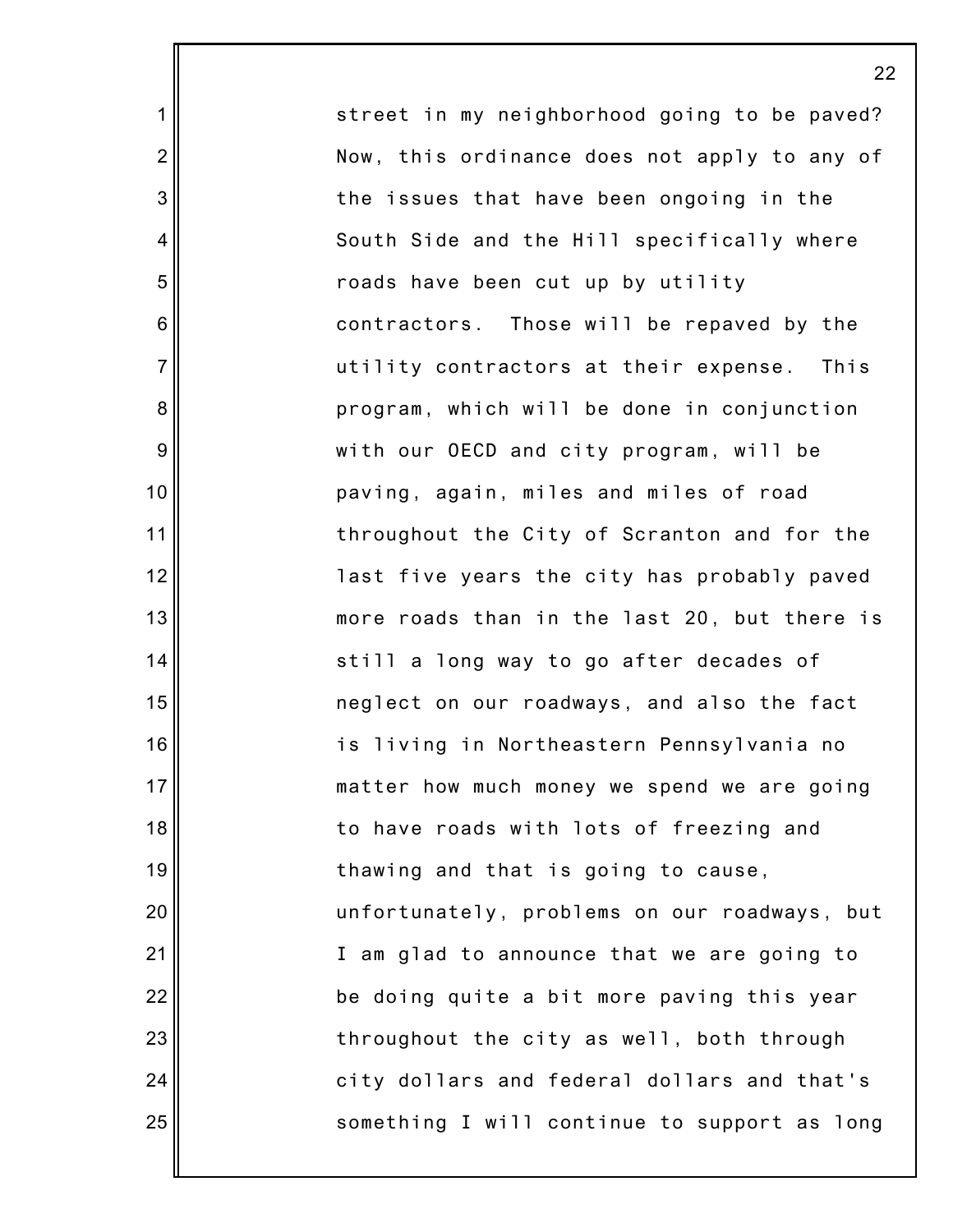|                | 23                                           |
|----------------|----------------------------------------------|
| 1              | as I'm on council. That is all.              |
| $\overline{2}$ | MR. GAUGHAN: I'm sorry, excuse me,           |
| 3              | I have one additional think, I apologize, I  |
| 4              | failed to mention it. I brought this up in   |
| 5              | the caucus, but just for the record.         |
| 6              | Mrs. Reed, if we can ask the Business        |
| $\overline{7}$ | Administrator, there was a transfer of       |
| 8              | \$7,500 from the Worker's Compensation fund  |
| $9\,$          | and it says it's going to HR personnel cost  |
| 10             | adjustment and that's within the Business    |
| 11             | Administrator's Office so I would like to    |
| 12             | know what that is exactly for and I'd like   |
| 13             | that answer By next week. Thank you.         |
| 14             | MS. REED: 5-B. FOR INTRODUCTION -            |
| 15             | AN ORDINANCE - AUTHORIZING MAINTAINING OF    |
| 16             | THE EXISTING NO PARKING SIGNS ALONG THE      |
| 17             | SOUTHERLY SIDE OF RIVER STREET FROM SOUTH    |
| 18             | WASHINGTON AVENUE TO MATTES AVENUE;          |
| 19             | INSTALLATION OF R7-302 NO PARKING            |
| 20             | SYMBOL/ARROW SIGN (LEFT) (12" X 18") 276     |
| 21             | FEET WEST OF MATTES AVENUE; R7-302 NO        |
| 22             | PARKING SYMBOL/ARROW SIGN (12" X 18") AT 316 |
| 23             | FEET WEST OF MATTES AVENUE; AND R7-302 NO    |
| 24             | PARKING SYMBOL/ARROW SIGN (RIGHT) (12" X     |
| 25             | 18") AT 356 FEET WEST OF MATTES AVENUE.      |
|                |                                              |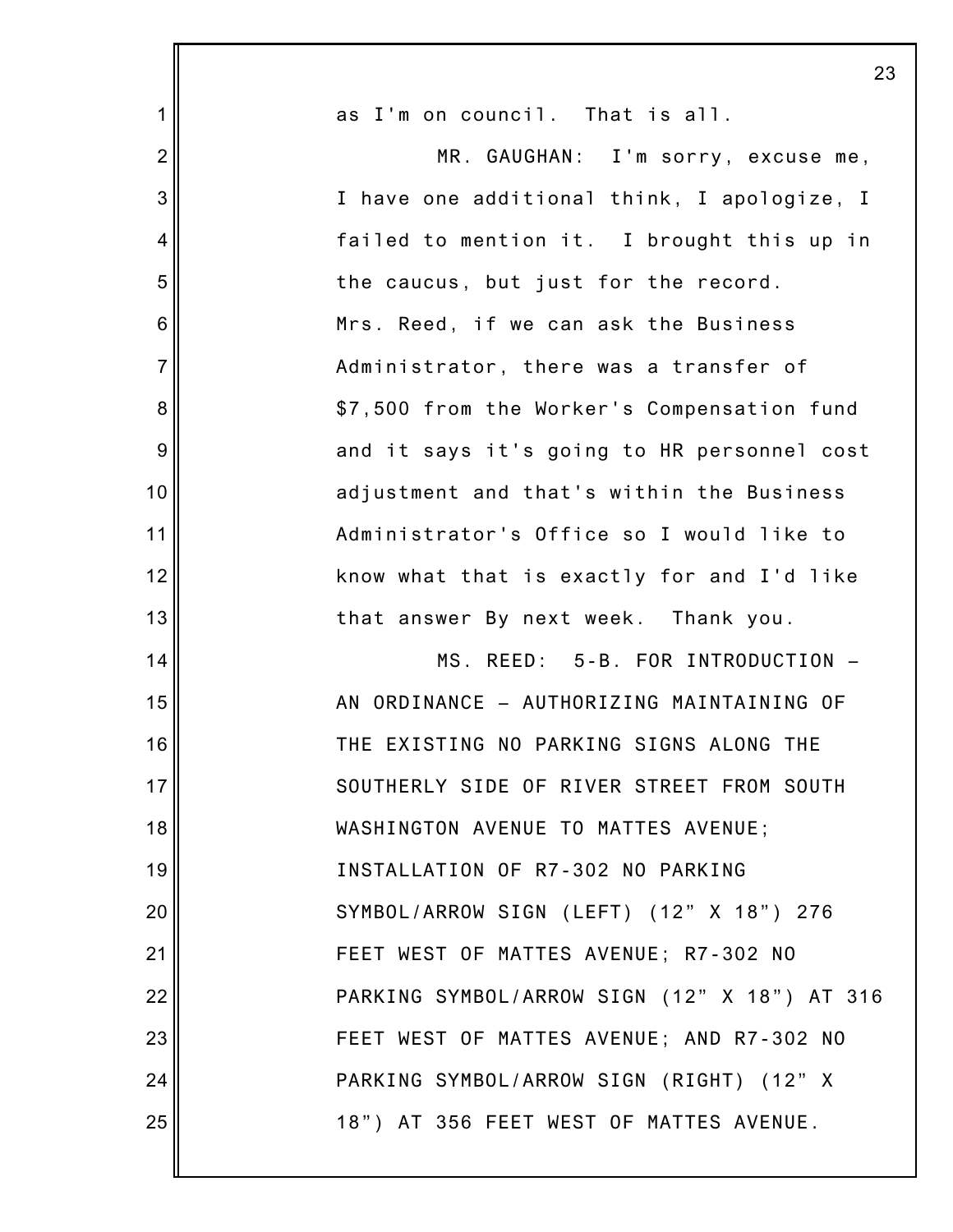|                | 24                                           |
|----------------|----------------------------------------------|
| 1              | MR. ROGAN: At this time, I'll                |
| $\overline{2}$ | entertain a motion that Item 5-B be          |
| 3              | introduced into its proper committee.        |
| 4              | MR. PERRY: So moved.                         |
| 5              | MR. EVANS: Second.                           |
| 6              | MR. ROGAN: On the question? All              |
| $\overline{7}$ | those in favor of introduction signify by    |
| 8              | saying aye.                                  |
| 9              | MR. PERRY: Aye.                              |
| 10             | MR. DONAHUE: Aye.                            |
| 11             | MR. EVANS: Aye.                              |
| 12             | MR. GAUGHAN: Aye.                            |
| 13             | MR. ROGAN: Aye. Opposed? The ayes            |
| 14             | have it and so moved.                        |
| 15             | MS. REED: 5-C. FOR INTRODUCTION -            |
| 16             | AN ORDINANCE - AMENDING FILE OF THE COUNCIL  |
| 17             | NO. 118, 2017 AUTHORIZING THE MAYOR AND      |
| 18             | OTHER APPROPRIATE OFFICIALS OF THE CITY OF   |
| 19             | SCRANTON TO TAKE ALL NECESSARY ACTIONS TO    |
| 20             | IMPLEMENT THE CONSOLIDATED SUBMISSION FOR    |
| 21             | COMMUNITY PLANNING AND DEVELOPMENT PROGRAMS  |
| 22             | TO BE FUNDED UNDER THE COMMUNITY DEVELOPMENT |
| 23             | BLOCK GRANT (CDBG) PROGRAM, HOME INVESTMENT  |
| 24             | PARTNERSHIP (HOME) PROGRAM AND EMERGENCY     |
| 25             | SOLUTIONS GRANTS (ESG) PROGRAM FOR THE       |
|                |                                              |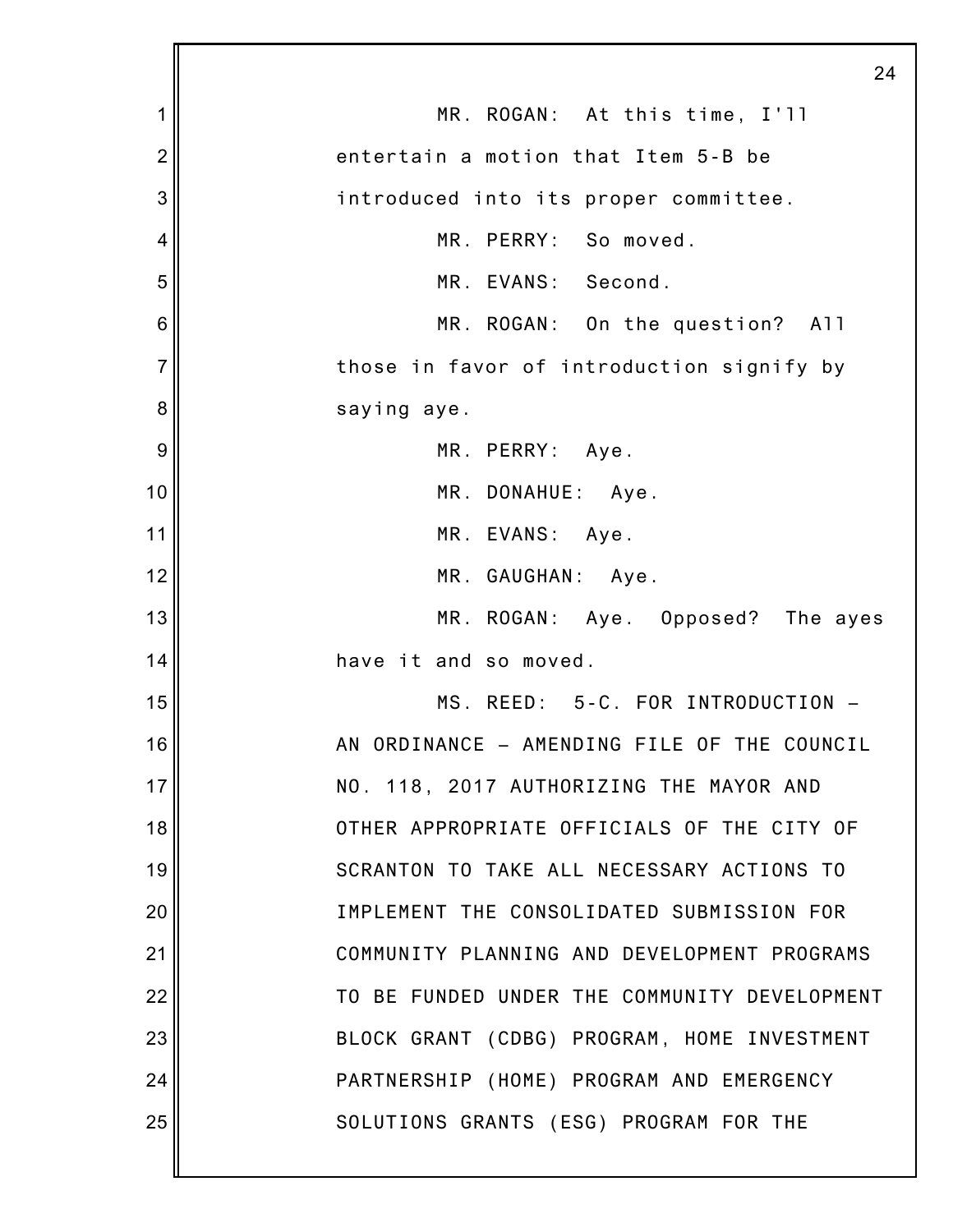7 PERIOD BEGINNING JANUARY 1, 2018" BY AMENDING THE 2018 ACTION PLAN TO ACCEPT THE TWO MILLION SIX HUNDRED NINETY-NINE THOUSAND FIVE HUNDRED TWENTY SIX DOLLARS (\$2,699,526.00) UNDER THE COMMUNITY DEVELOPMENT BLOCK GRANT PROGRAM; FIVE HUNDRED SIXTY THOUSAND EIGHT HUNDRED SIXTY FOUR DOLLARS (\$560,864.00) UNDER THE HOME INVESTMENT PARTNERSHIP PROGRAM AND TWO HUNDRED TWENTY-THOUSAND NINE HUNDRED SIX DOLLARS (\$220,906.00) UNDER THE EMERGENCY SOLUTIONS GRANT PROGRAM. MR. ROGAN: At this time, I'll entertain a motion that Item 5-C be introduced into its proper committee. MR. PERRY: So moved. MR. EVANS: Second. MR. ROGAN: On the question? All those in favor of introduction signify by saying aye. MR. PERRY: Aye. MR. DONAHUE: Aye. MR. EVANS: Aye. MR. GAUGHAN: Aye. MR. ROGAN: Aye. Opposed? The ayes

1

2

3

4

5

6

8

9

10

11

12

13

14

15

16

17

18

19

20

21

22

23

24

25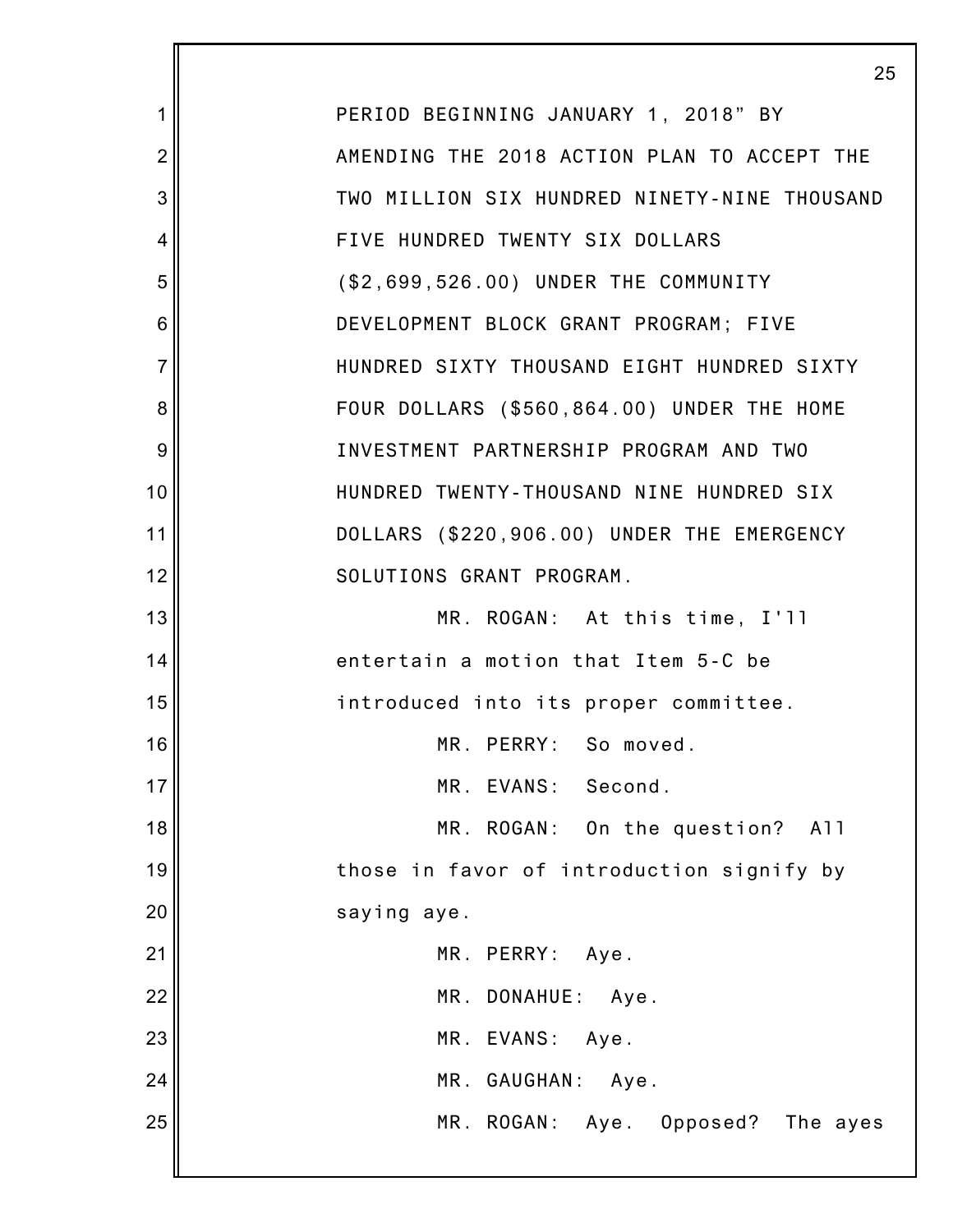|                | 26                                           |
|----------------|----------------------------------------------|
| 1              | have it and so moved.                        |
| $\overline{2}$ | MS. REED: 5-D. FOR INTRODUCTION -            |
| 3              | A RESOLUTION - APPROVING AND AUTHORIZING THE |
| 4              | MAYOR AND OTHER APPROPRIATE CITY OFFICIALS   |
| 5              | FOR THE CITY OF SCRANTON TO ENTER INTO A     |
| 6              | MORTGAGE ASSUMPTION AGREEMENT AND MORTGAGE   |
| $\overline{7}$ | SUBORDINATION AGREEMENT WITH CHRISTOPHER     |
| 8              | PISANO, INDIVIDUALLY, CONCERNING A CITY OECD |
| 9              | COMMERCIAL INDUSTRIAL LOAN ORIGINALLY        |
| 10             | OBTAINED BY EDMUND & CHRIS PISANO            |
| 11             | PARTNERSHIP ON JULY 28, 2006.                |
| 12             | MR. ROGAN: At this time, I'll                |
| 13             | entertain a motion that Item 5-D be          |
| 14             | introduced into its proper committee.        |
| 15             | MR. PERRY: So moved.                         |
| 16             | MR. EVANS:<br>Second.                        |
| 17             | MR. ROGAN: On the question? All              |
| 18             | those in favor of introduction signify by    |
| 19             | saying aye.                                  |
| 20             | MR. PERRY: Aye.                              |
| 21             | MR. DONAHUE: Aye.                            |
| 22             | MR. EVANS: Aye.                              |
| 23             | MR. GAUGHAN: Aye.                            |
| 24             | MR. ROGAN: Aye. Opposed? The ayes            |
| 25             | have it and so moved.                        |
|                |                                              |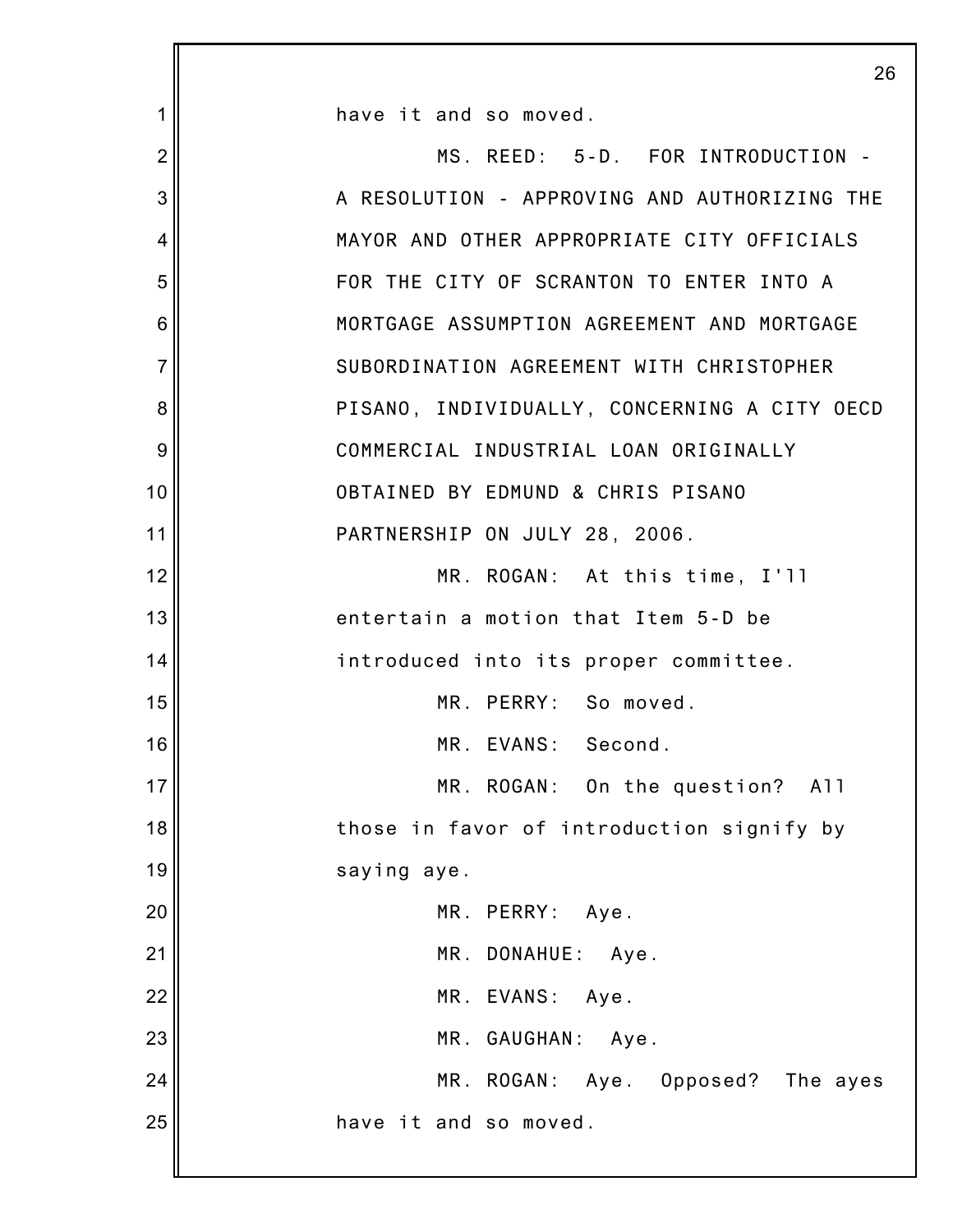|                 | 27                                           |  |
|-----------------|----------------------------------------------|--|
| 1               | MS. REED: 5-E. FOR INTRODUCTION -            |  |
| $\overline{2}$  | A RESOLUTION - APPOINTMENT OF SURESHBHAI     |  |
| 3               | PATEL, 817 ASH STREET, APT. #3W, SCRANTON,   |  |
| 4               | PENNSYLVANIA, 18510, AS A MEMBER OF THE      |  |
| 5               | SCRANTON PLANNING COMMISSION. MR. PATEL WILL |  |
| $6\phantom{1}6$ | BE REPLACING ROBERT WEBER WHOSE TERM EXPIRED |  |
| $\overline{7}$  | DECEMBER 31, 2015. MR. PATEL WILL BE         |  |
| 8               | APPOINTED TO A FIVE (5) YEAR TERM EFFECTIVE  |  |
| 9               | MAY 24, 2018 AND WILL EXPIRE MAY 24, 2023.   |  |
| 10              | MR. ROGAN: At this time, I'll                |  |
| 11              | entertain a motion that Item 5-E be          |  |
| 12              | introduced into its proper committee.        |  |
| 13              | MR. PERRY: So moved.                         |  |
| 14              | MR. EVANS: Second.                           |  |
| 15              | MR. ROGAN: On the question?                  |  |
| 16              | MR. DONAHUE: Yes, on the question,           |  |
| 17              | Mrs. Reed, would you be able to put a        |  |
| 18              | request in to the mayor to provide           |  |
| 19              | additional justification for Mr. Patel's     |  |
| 20              | qualifications? His letter of interest and   |  |
| 21              | the background is a little brief.<br>That's  |  |
| 22              | all I have.                                  |  |
| 23              | MR. GAUGHAN: Just to add to that, I          |  |
| 24              | really think moving forward for any          |  |
| 25              | appointment to any board or commission in    |  |
|                 |                                              |  |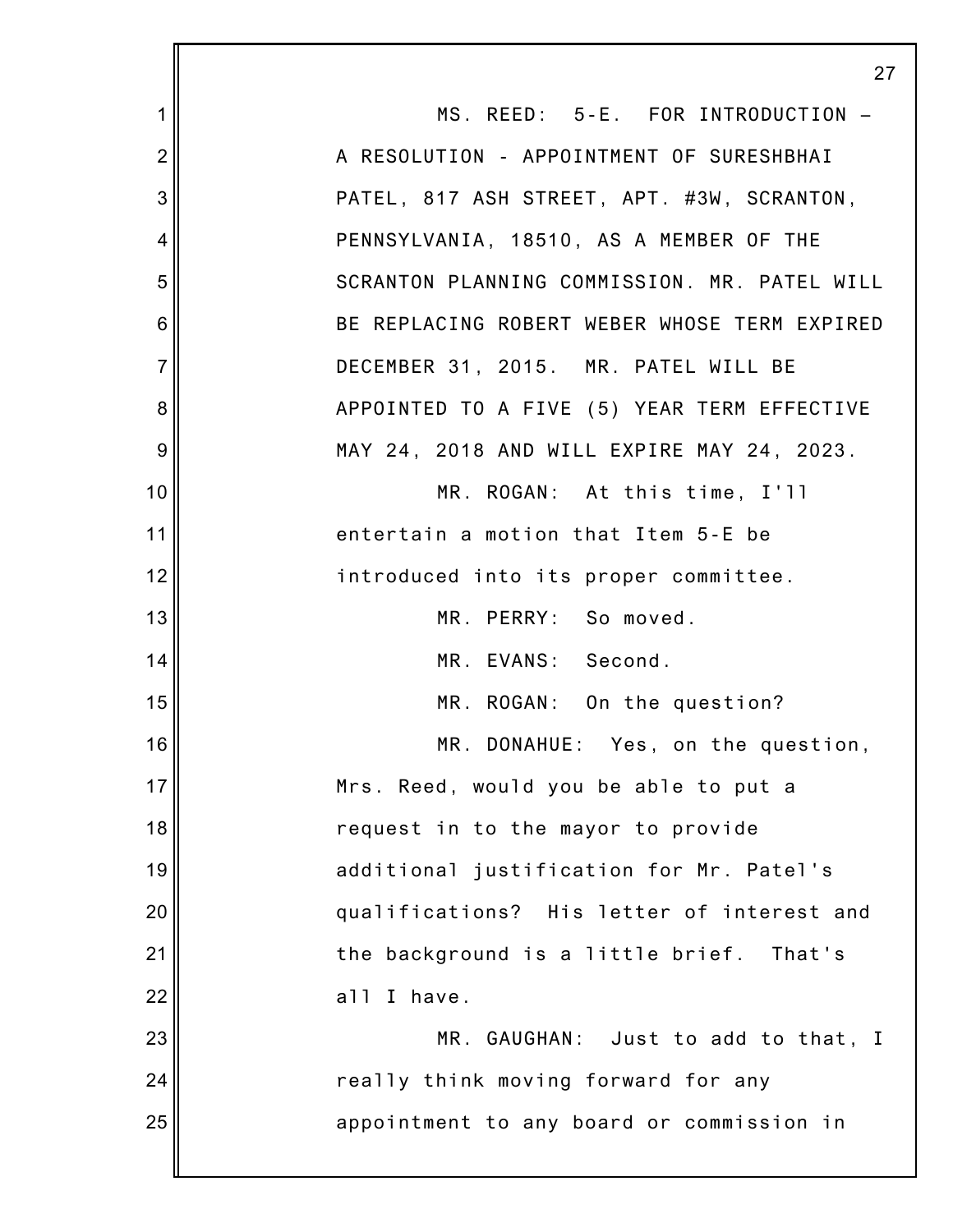the city that we need more than a letter of interest. We need a resume at least showing the qualifications of that individual because we are giving our vote of confidence so not just for this appointment but moving forward, and I have said this in the past, I do think that we need more than just a very short letter of interest. Thank you. MR. ROGAN: I find it interesting that these issues are only coming up on this appointment. MR. GAUGHAN: I have actually brought this up in the past. Actually, I believe I brought it up in the caucus months ago that if you look at what other cities do there is actually an application process and something that they have to fill out. This is nothing against the gentlemen here, but, you know, I at least would like to see a resume or something more than a simple letter of interest. That goes for everyone not just this gentleman here. MR. DONAHUE: Yes, I have been - since I have got here I have been asking for

more justification for any proposals that

1

2

3

4

5

6

7

8

9

10

11

12

13

14

15

16

17

18

19

20

21

22

23

24

25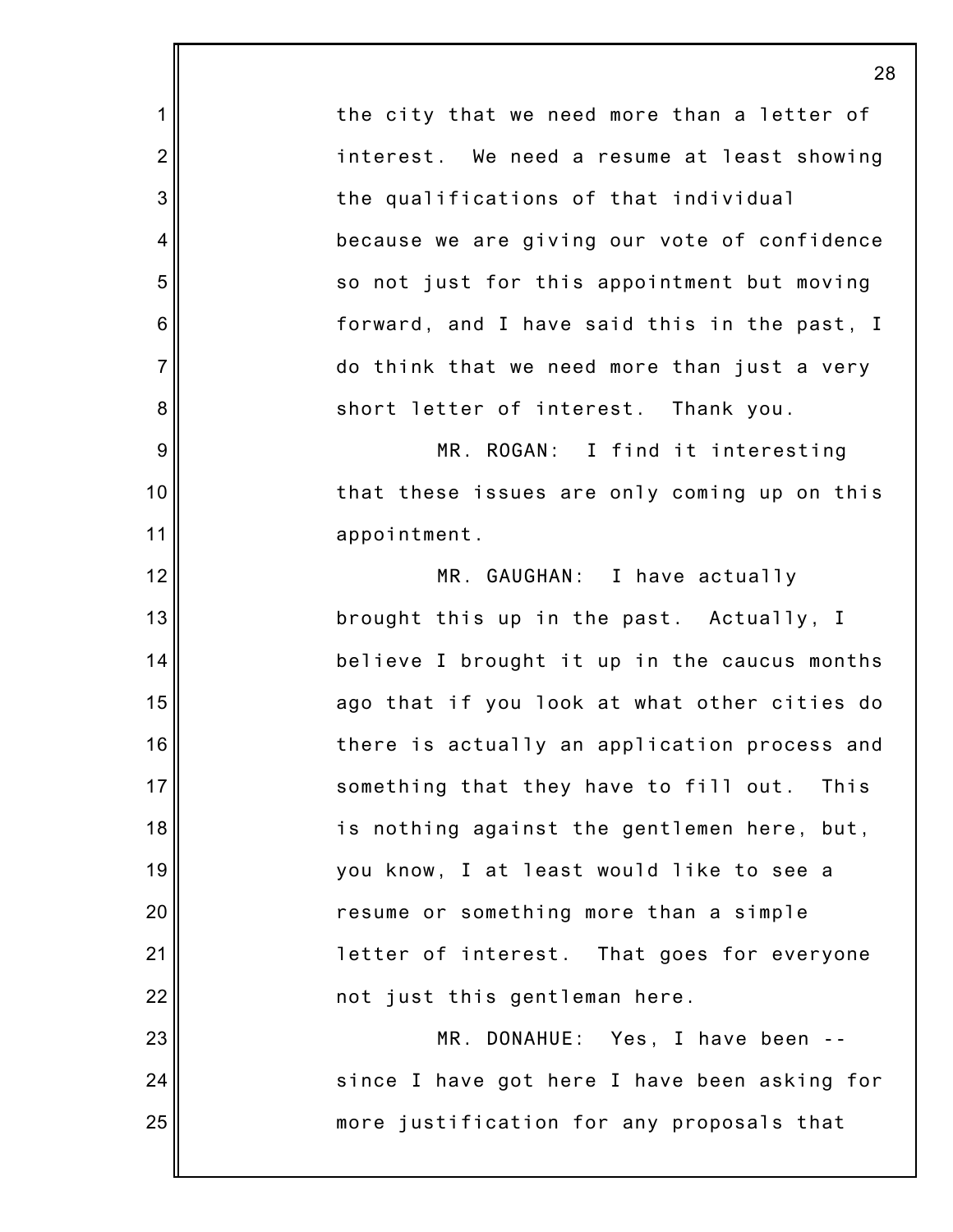|                | 29                                           |  |  |
|----------------|----------------------------------------------|--|--|
| 1              | the mayor has sent down so it's just not for |  |  |
| $\overline{2}$ | this appointment, it's across the board.     |  |  |
| 3              | MR. ROGAN: And, again, Mr. Gaughan,          |  |  |
| $\overline{4}$ | you have been on council five years and,     |  |  |
| 5              | again, I don't recall discussing this, but   |  |  |
| 6              | if that's something you want to discuss we   |  |  |
| $\overline{7}$ | certainly can. We have approved a number of  |  |  |
| 8              | appointments already this year without that  |  |  |
| 9              | coming up until this specific one.           |  |  |
| 10             | MR. EVANS: On the question, again,           |  |  |
| 11             | I will say that a good compromise position   |  |  |
| 12             | could be the application that Mr. Gaughan or |  |  |
| 13             | Councilman Gaughan because I think that      |  |  |
| 14             | might be a very good idea. It allows for a   |  |  |
| 15             | little more information in the letter and if |  |  |
| 16             | not a resume maybe something else in-between |  |  |
| 17             | and we could basically devise the letter     |  |  |
| 18             | ourselves, send it down to the               |  |  |
| 19             | administration to review and something we    |  |  |
| 20             | can ask for all to fill out.                 |  |  |
| 21             | MR. ROGAN: All those in favor of             |  |  |
| 22             | introduction signify by saying aye.          |  |  |
| 23             | MR. PERRY:<br>Aye.                           |  |  |
| 24             | MR. DONAHUE: Aye.                            |  |  |
| 25             | MR. EVANS: Aye.                              |  |  |
|                |                                              |  |  |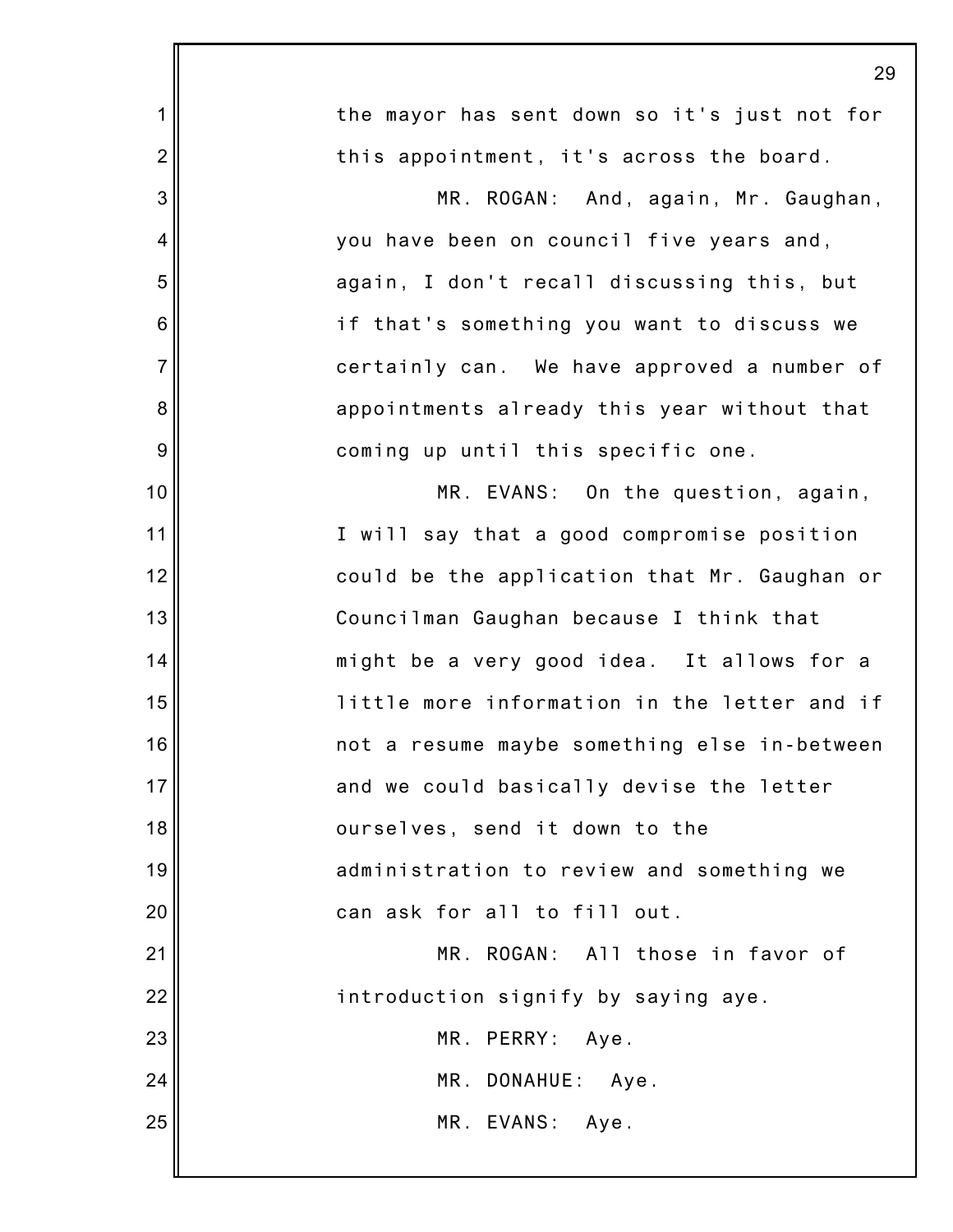|                | 30                                           |
|----------------|----------------------------------------------|
| 1              | MR. GAUGHAN: Aye.                            |
| $\overline{2}$ | MR. ROGAN: Aye. Opposed? The ayes            |
| 3              | have it and so moved.                        |
| 4              | MS. REED: 5-F. FOR INTRODUCTION -            |
| 5              | A RESOLUTION - AUTHORIZING THE MAYOR AND     |
| 6              | OTHER APPROPRIATE CITY OFFICIALS TO EXECUTE  |
| $\overline{7}$ | AND ENTER INTO THIS OPERATION AND            |
| 8              | MAINTENANCE AGREEMENT FOR STORMWATER         |
| 9              | MANAGEMENT BEST MANAGEMENT PRACTICES (SWM    |
| 10             | BMP) BY AND BETWEEN RANDMAR DEVELOPMENT,     |
| 11             | INC., (HEREIN AFTER "RANDMAR") AND THE CITY  |
| 12             | OF SCRANTON (HEREIN AFTER THE "LANDOWNER").  |
| 13             | MR. ROGAN: At this time, I'll                |
| 14             | entertain a motion that Item 5-F be          |
| 15             | introduced into its proper committee.        |
| 16             | MR. PERRY: So moved.                         |
| 17             | MR. EVANS: Second.                           |
| 18             | MR. ROGAN: On the question?                  |
| 19             | MR. GAUGHAN: Yes, on the question.           |
| 20             | I think Mr. Dobrzyn asked for an explanation |
| 21             | This is a routine piece of<br>on this.       |
| 22             | legislation between the City of Scranton and |
| 23             | Randmar -- Randmar Development,              |
| 24             | Incorporated, which is the owner of the land |
| 25             | where the Sheetz is -- the new Sheetz is     |
|                |                                              |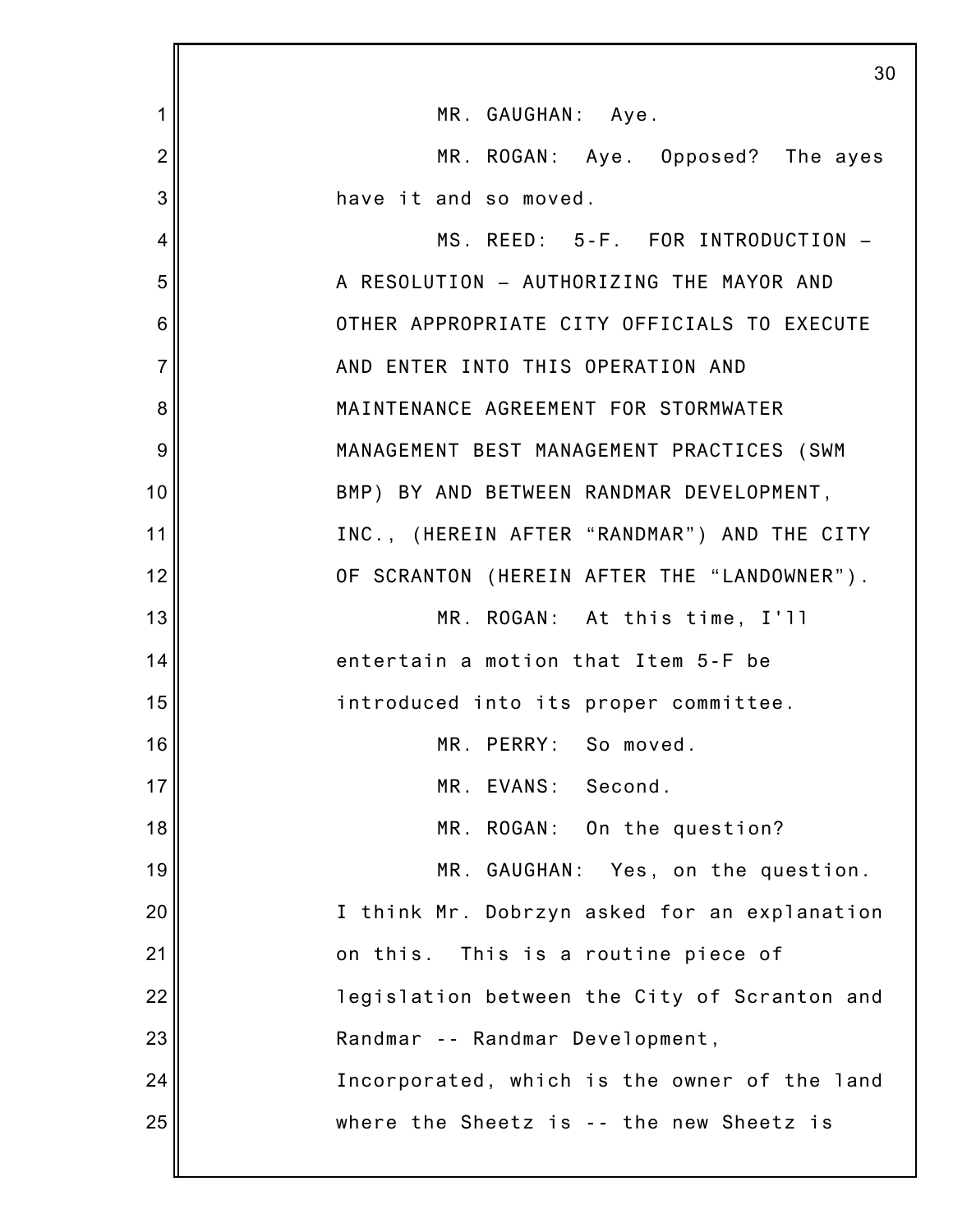1 2 3 4 5 6 7 8 9 10 11 12 13 14 15 16 17 18 19 20 21 22 23 24 25 going. This basically gives all responsibilities for storm water management to Randmar, so it releases the city of any responsibility, and if you look in the backup of the legislation it just says that they are going to put a storm water inlet and different things and a new pipe related to the storm water management on that property. So, again, just a routine piece of legislation here that takes the responsibility off the of city onto Randmar. There is a paragraph in here that says if the landowner would grant permission to the city they can enter the property to take a look at the storm water conveyance and make sure that it's under best management practices, if necessary, and the city would just have to notify the landowner. Thank you. MR. ROGAN: Anyone else? All those in favor of introduction signify by saying aye. MR. PERRY: Aye. MR. DONAHUE: Aye.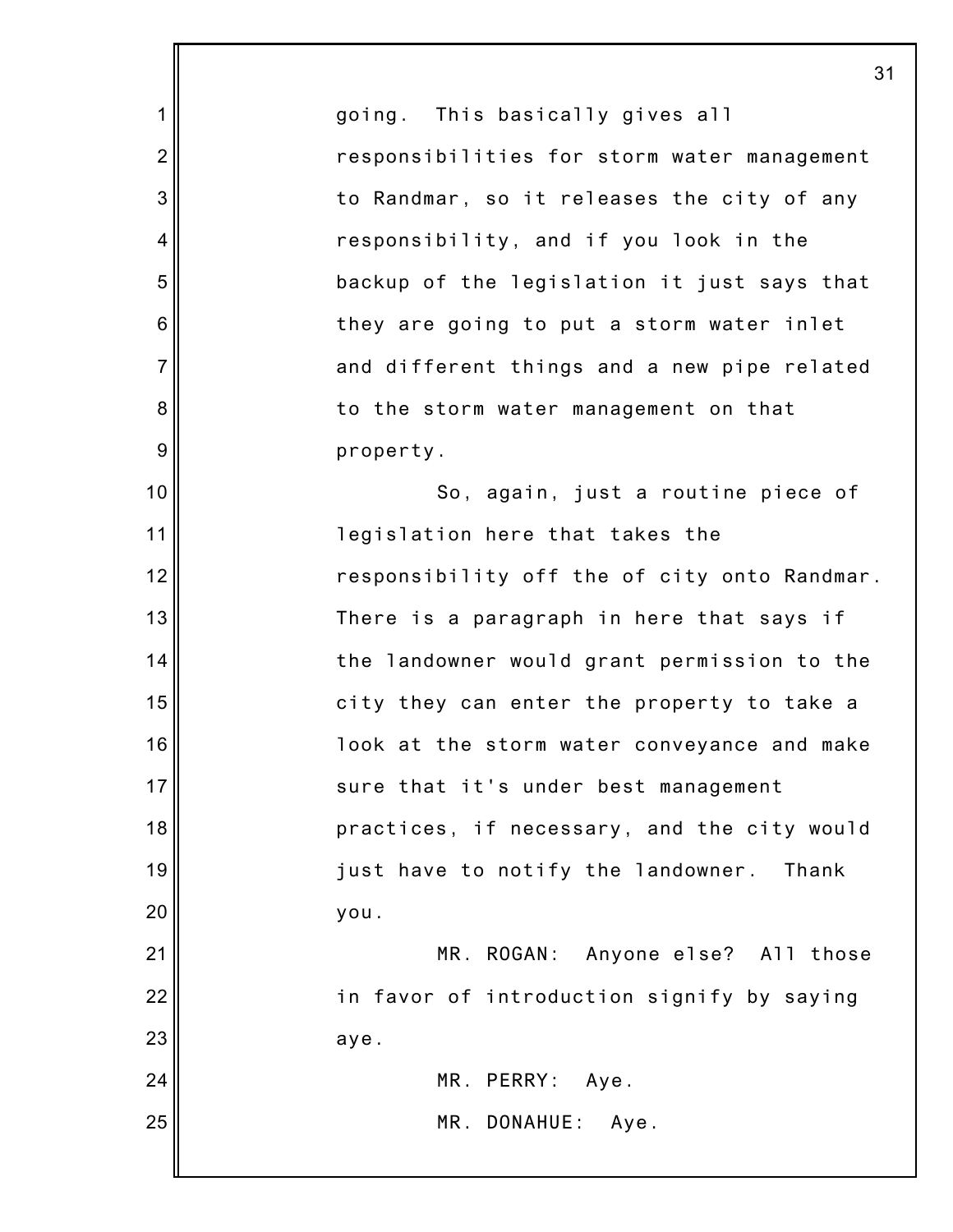|                 | 32                                           |
|-----------------|----------------------------------------------|
| 1               | MR. EVANS: Aye.                              |
| $\overline{2}$  | MR. GAUGHAN: Aye.                            |
| 3               | MR. ROGAN: Aye. Opposed? The ayes            |
| 4               | have it and so moved.                        |
| 5               | MS. REED: 5-G. FOR INTRODUCTION -            |
| $6\phantom{1}6$ | A RESOLUTION - AUTHORIZING THE MAYOR OF THE  |
| $\overline{7}$  | CITY OF SCRANTON ("APPLICANT") TO SIGN THE   |
| 8               | APPLICANT'S AUTHORIZATION FOR AGENT (REILLY  |
| 9               | ASSOCIATES) TO APPLY FOR A HIGHWAY OCCUPANCY |
| 10              | PERMIT ON BEHALF OF THE CITY FOR THE SHEETZ  |
| 11              | STORMWATER CONNECTION TO THE INLET ON        |
| 12              | SEVENTH AVENUE.                              |
| 13              | MR. ROGAN: At this time, I'll                |
| 14              | entertain a motion that Item 5-G be          |
| 15              | introduced into its proper committee.        |
| 16              | MR. PERRY:<br>So moved.                      |
| 17              | MR. EVANS: Second.                           |
| 18              | MR. ROGAN: On the question?<br>A11           |
| 19              | those in favor of introduction signify by    |
| 20              | saying aye.                                  |
| 21              | MR. PERRY: Aye.                              |
| 22              | MR. DONAHUE: Aye.                            |
| 23              | MR. EVANS:<br>Aye.                           |
| 24              | MR. GAUGHAN: Aye.                            |
| 25              | MR. ROGAN: Aye. Opposed? The ayes            |
|                 |                                              |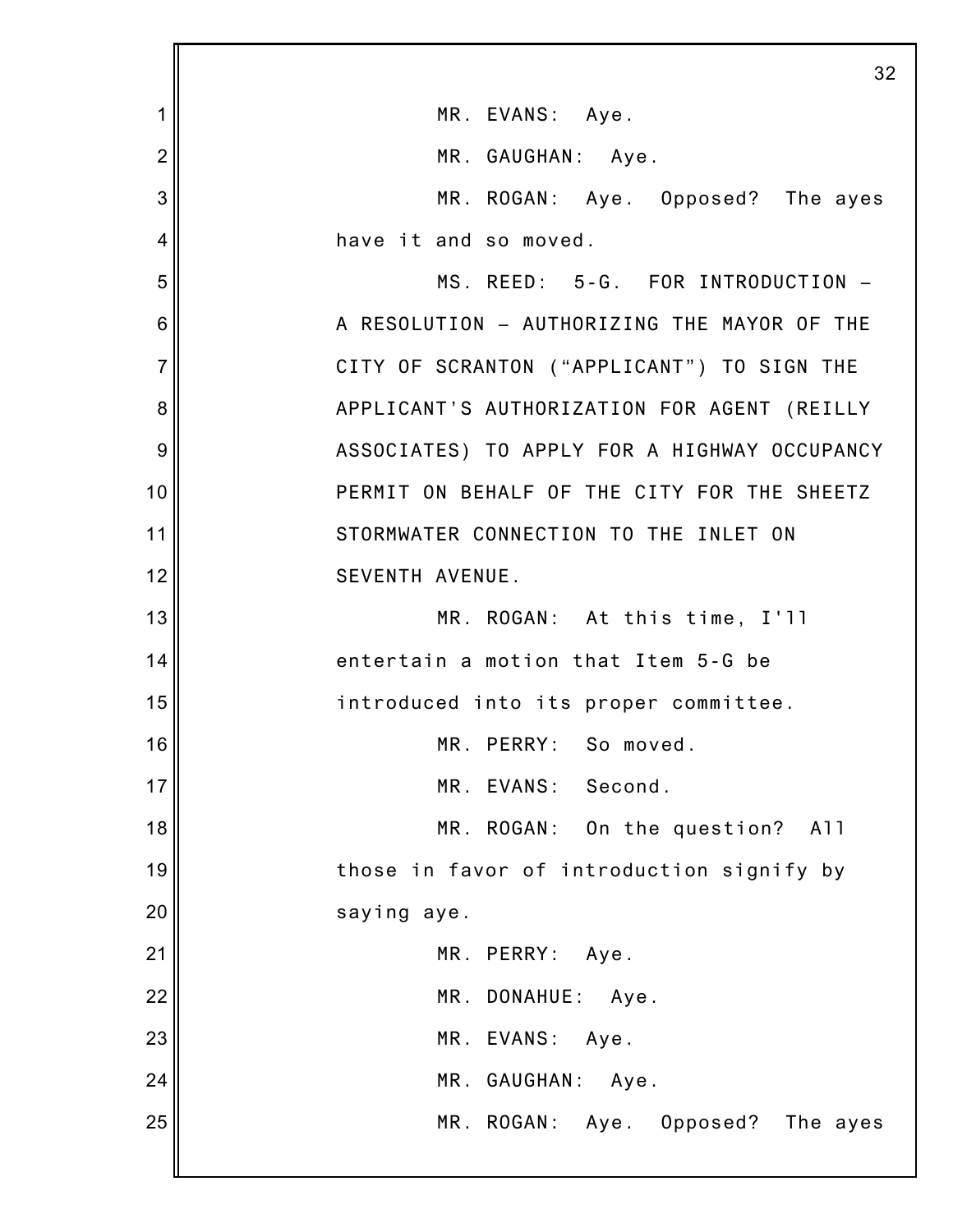|                | 33                                          |
|----------------|---------------------------------------------|
| 1              | have it and so moved.                       |
| $\overline{2}$ | MS. REED: 5-H. FOR INTRODUCTION -           |
| 3              | A RESOLUTION - AUTHORIZING THE MAYOR AND    |
| 4              | OTHER APPROPRIATE CITY OFFICIALS TO EXECUTE |
| 5              | AND ENTER INTO A CONTRACT WITH REILLY       |
| 6              | ASSOCIATES CONSULTING ENGINEERS TO PROVIDE  |
| $\overline{7}$ | ENGINEERING SERVICES FOR THE CITY OF        |
| 8              | SCRANTON 2018 ROADWAY IMPROVEMENT PROJECT.  |
| 9              | MR. ROGAN: At this time, I'll               |
| 10             | entertain a motion that Item 5-H be         |
| 11             | introduced into its proper committee.       |
| 12             | MR. PERRY: So moved.                        |
| 13             | MR. EVANS: Second.                          |
| 14             | MR. ROGAN: On the question? All             |
| 15             | those in favor of introduction signify by   |
| 16             | saying aye.                                 |
| 17             | MR. PERRY: Aye.                             |
| 18             | MR. DONAHUE: Aye.                           |
| 19             | MR. EVANS: Aye.                             |
| 20             | MR. GAUGHAN: Aye.                           |
| 21             | MR. ROGAN: Aye. Opposed? The ayes           |
| 22             | have it and so moved.                       |
| 23             | MS. REED: SIXTH ORDER. 6-A.                 |
| 24             | READING BY TITLE - FILE OF THE COUNCIL NO.  |
| 25             | 18, 2018 - AN ORDINANCE - CREATING AND      |
|                |                                             |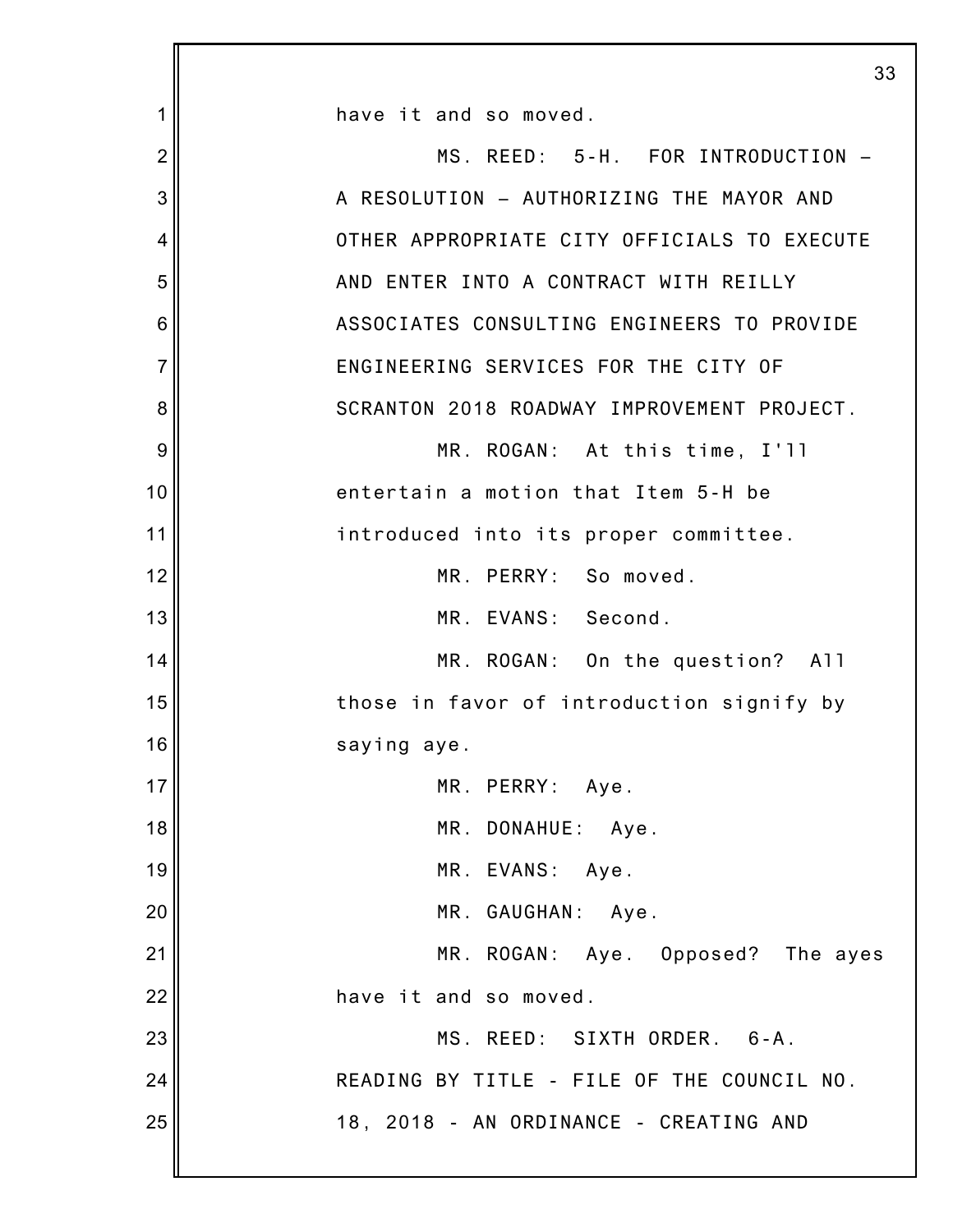|                | 34                                           |
|----------------|----------------------------------------------|
| 1              | ESTABLISHING SPECIAL CITY ACCOUNT NO.        |
| $\overline{2}$ | 02.229629 ENTITLED "NCS-X" FOR THE RECEIPT   |
| 3              | OF GRANT FUNDS FROM THE PENNSYLVANIA         |
| 4              | COMMISSION ON CRIME AND DELINQUENCY NATIONAL |
| 5              | CRIME STATISTICS EXCHANGE (NCS-X) PROGRAM.   |
| 6              | MR. ROGAN: You've heard reading by           |
| $\overline{7}$ | title of Item 6-A, what is your pleasure?    |
| 8              | MR. PERRY: I move that Item 6-A              |
| 9              | pass reading by title.                       |
| 10             | MR. EVANS: Second.                           |
| 11             | MR. ROGAN: On the question? All              |
| 12             | those in favor signify by saying aye.        |
| 13             | MR. PERRY: Aye.                              |
| 14             | MR. DONAHUE: Aye.                            |
| 15             | MR. EVANS: Aye.                              |
| 16             | MR. GAUGHAN: Aye.                            |
| 17             | MR. ROGAN: Aye. Opposed? The ayes            |
| 18             | have it and so moved.                        |
| 19             | MS. REED: SEVENTH ORDER. 7-A.<br><b>FOR</b>  |
| 20             | CONSIDERATION BY THE COMMITTEE ON RULES -    |
| 21             | FOR ADOPTION - RESOLUTION NO. 39, 2018 -     |
| 22             | APPOINTMENT OF DAVID BULZONI, 2187 PORT      |
| 23             | ROYAL ROAD, CLARKS SUMMIT, PENNSYLVANIA,     |
| 24             | 18411 TO THE POSITION OF BUSINESS            |
| 25             | ADMINISTRATOR EFFECTIVE MAY 7, 2018.<br>MR.  |
|                |                                              |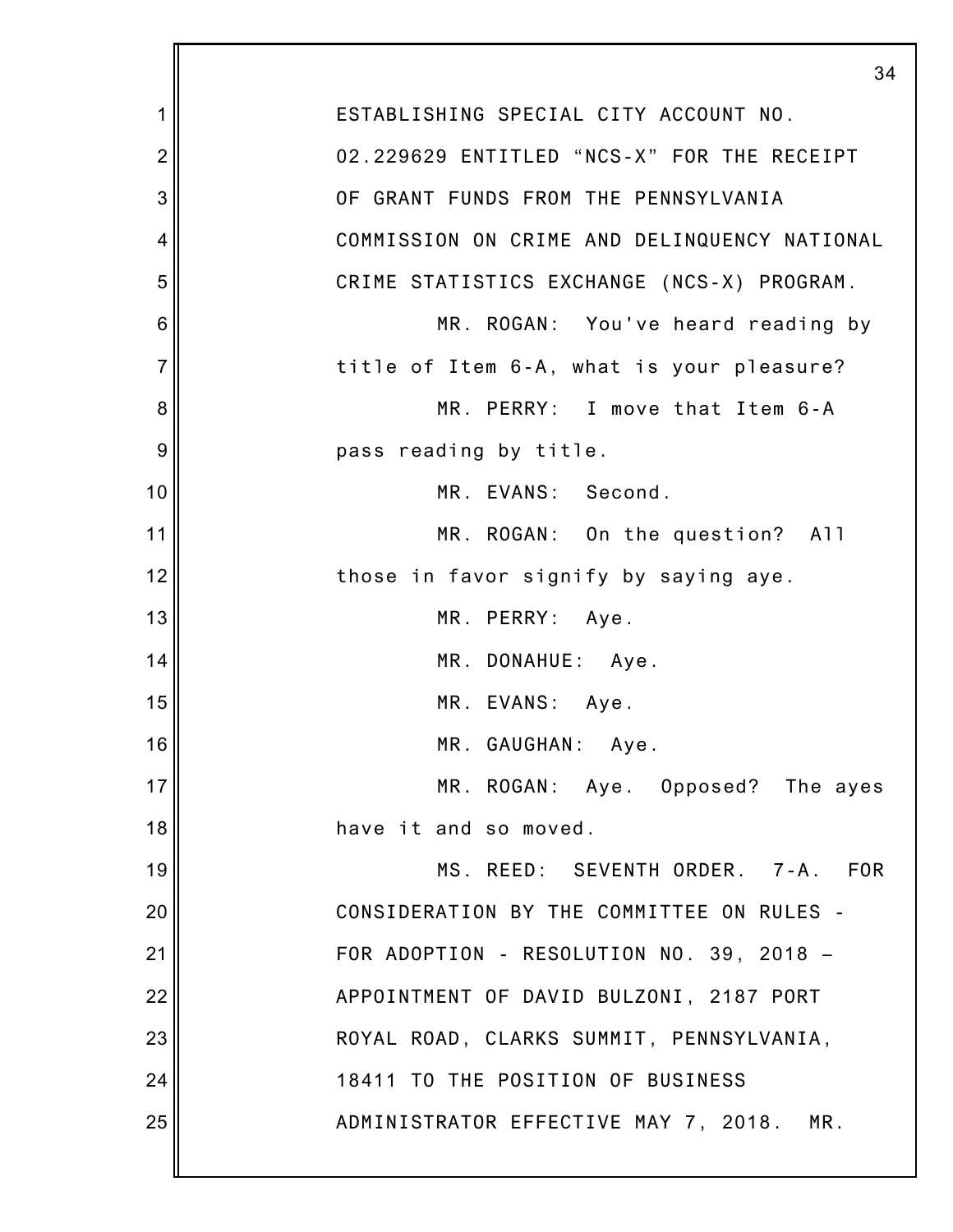|                | 35                                           |
|----------------|----------------------------------------------|
| 1              | BULZONI WILL BE REPLACING REBECCA MCMULLEN   |
| $\overline{2}$ | WHO WAS SERVING AS ACTING BUSINESS           |
| 3              | ADMINISTRATOR.                               |
| 4              | MR. ROGAN: As Chairperson for the            |
| 5              | Committee on Rules, I recommend final        |
| 6              | passage of Item 7-A.                         |
| $\overline{7}$ | MR. PERRY: Second.                           |
| 8              | MR. ROGAN: On the question?                  |
| 9              | MR. PERRY: Yes, on the question,             |
| 10             | I'm going to be voting against the following |
| 11             | two resolutions. I do agree with Wayne       |
| 12             | that, you know, sometimes you have to go out |
| 13             | and get talent but at the same time we have  |
| 14             | the rule on the book and we should follow    |
| 15             | it.                                          |
| 16             | MR. ROGAN: Anyone else? All those            |
| 17             | in favor signify by saying aye. Aye          |
| 18             | opposed.                                     |
| 19             | MS. REED: It's a roll call vote.             |
| 20             | MR. ROGAN: I apologize. Roll call,           |
| 21             | please.                                      |
| 22             | MS. DAVIDSON: Mr. Perry.                     |
| 23             | MR. PERRY:<br>Yes.                           |
| 24             | MS. DAVIDSON: Mr. Donahue.                   |
| 25             | MR. DONAHUE: No.                             |
|                |                                              |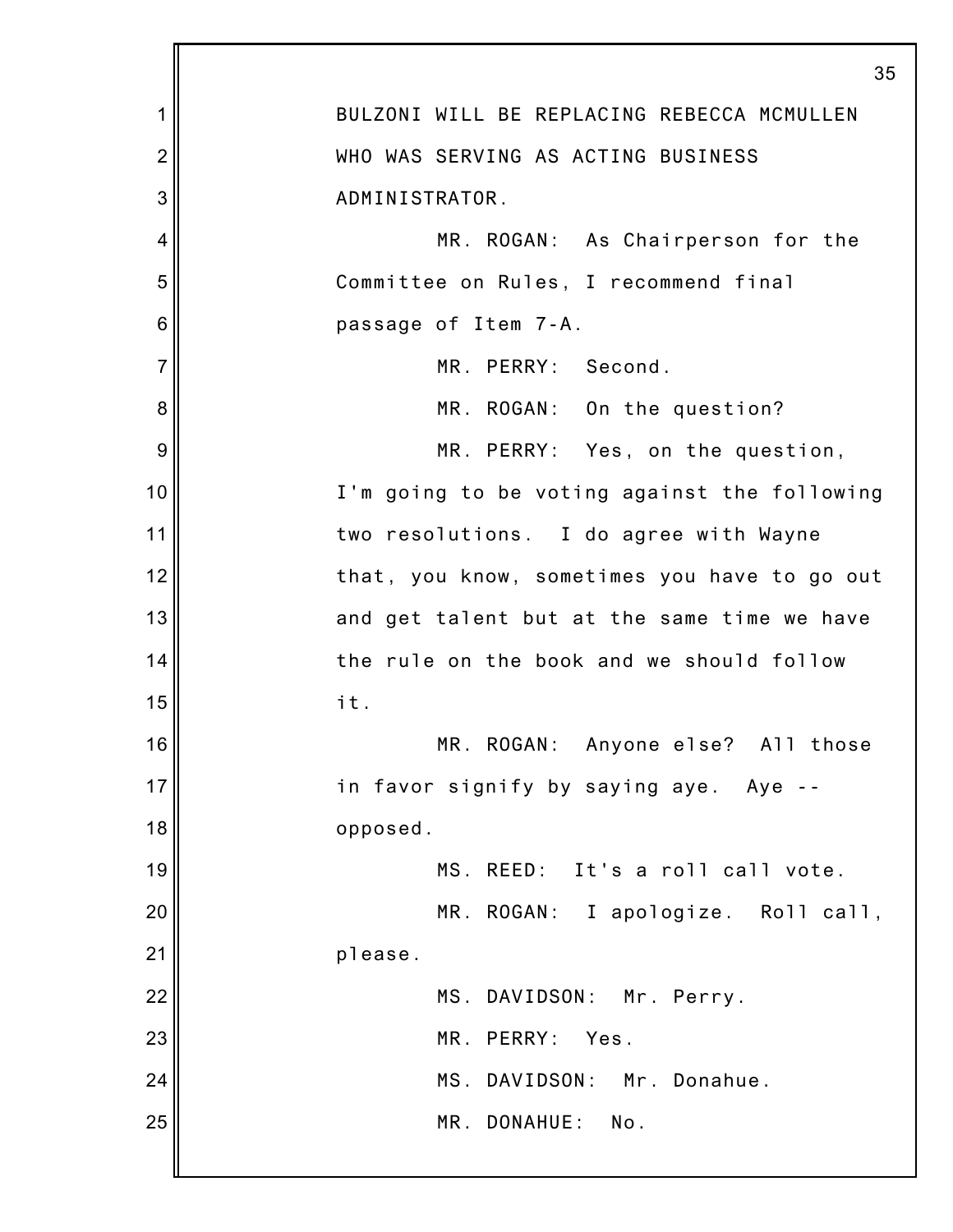|                |                                              | 36 |
|----------------|----------------------------------------------|----|
| 1              | MS. DAVIDSON: Mr. Evans.                     |    |
| $\overline{2}$ | MR. EVANS: Yes.                              |    |
| 3              | MS. DAVIDSON: Mr. Gaughan.                   |    |
| 4              | MR. GAUGHAN: No.                             |    |
| 5              | MS. DAVIDSON: Mr. Rogan.                     |    |
| 6              | MR. ROGAN: Yes. I hereby declare             |    |
| 7              | Item 7-A legally and lawfully adopted.       |    |
| 8              | MS. REED: 7-B. FOR CONSIDERATION             |    |
| 9              | BY THE COMMITTEE ON RULES - FOR ADOPTION -   |    |
| 10             | RESOLUTION NO. 40 - AUTHORIZING THE MAYOR    |    |
| 11             | AND OTHER APPROPRIATE CITY OFFICIALS TO      |    |
| 12             | WAIVE THE RESIDENCY REQUIREMENTS FOR DAVID   |    |
| 13             | BULZONI, CITY OF SCRANTON BUSINESS           |    |
| 14             | ADMINISTRATOR.                               |    |
| 15             | MR. ROGAN: As Chairperson for the            |    |
| 16             | Committee on Rules, I recommend final        |    |
| 17             | passage of Item 7-B.                         |    |
| 18             | MR. PERRY: Second.                           |    |
| 19             | MR. ROGAN: On the question?                  |    |
| 20             | MR. GAUGHAN: Yes, on the question,           |    |
| 21             | I am going to be voting no as I did last     |    |
| 22             | week because I truly believe that this is a  |    |
| 23             | question of fairness, and I did speak to     |    |
| 24             | Mr. Bulzoni, as I did four years ago when I  |    |
| 25             | voted against the waiver, and I let him know |    |
|                |                                              |    |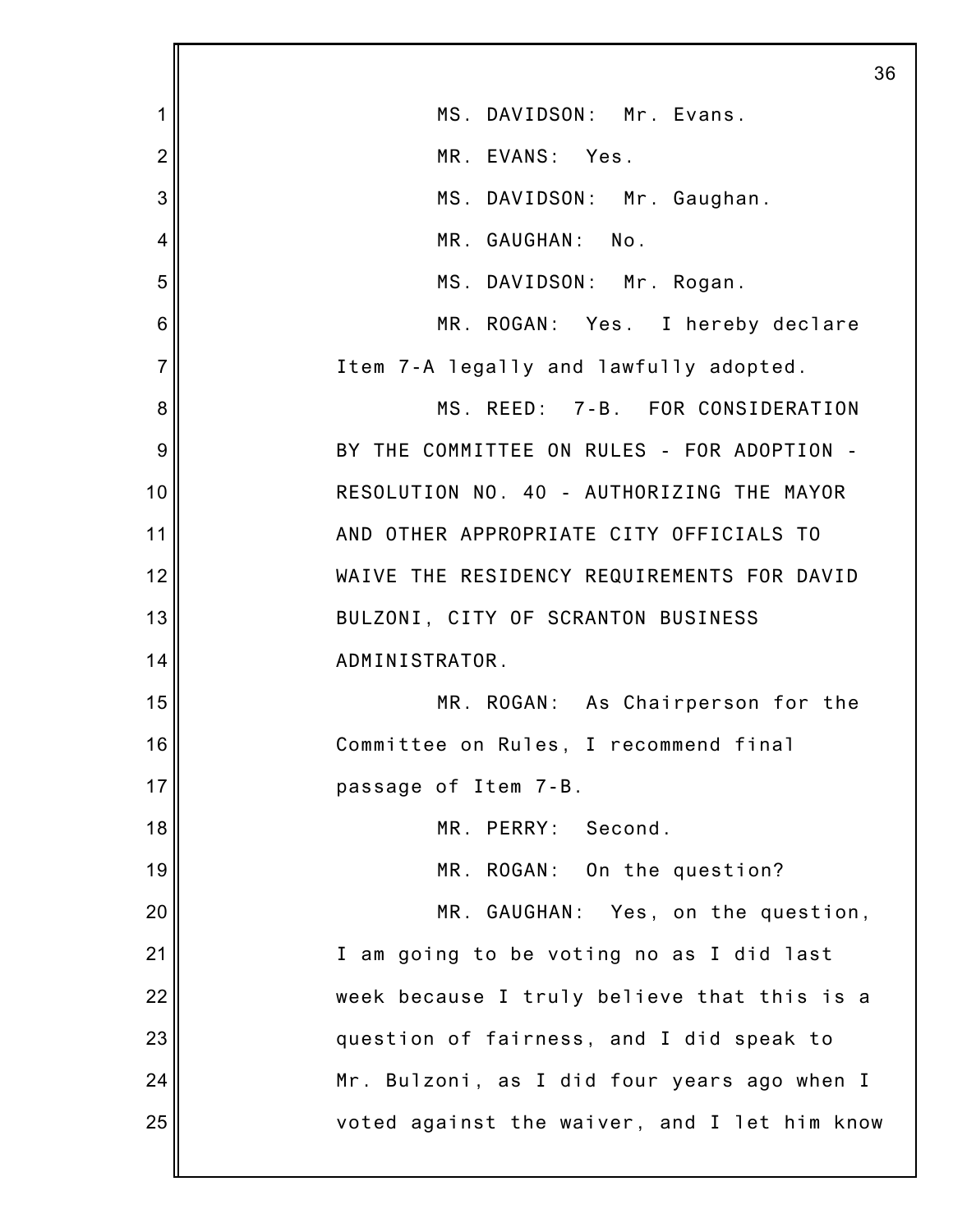that I didn't think that this was right. I disagree with Councilman Evans and my other colleagues who were going to vote for this waiver for several reasons, but Mr. Evans said it shouldn't be important where the employee parks his car. I disagree. I think it is important where the employee parks his car, he should park it right in the City of Scranton like everybody else does.

1

2

3

4

5

6

7

8

9

10

11

12

13

14

15

16

17

18

19

20

21

22

23

24

25

This is about, in my opinion, an investment. We are making an investment. You are making an investment in the business administrator who makes \$90,000 a year and who has gotten a raise over the last four years from where that salary was four years ago. He should have to invest to the city, and that isn't just about Mr. Bulzoni, I think he is qualified. If he were to live in the city I would give them my 100 percent approval. So you can replace Mr. Bulzoni will Al Jones, Bill Smith, it doesn't matter, this is about the principle of the argument. If we are going to invest in a business administrator then he should invest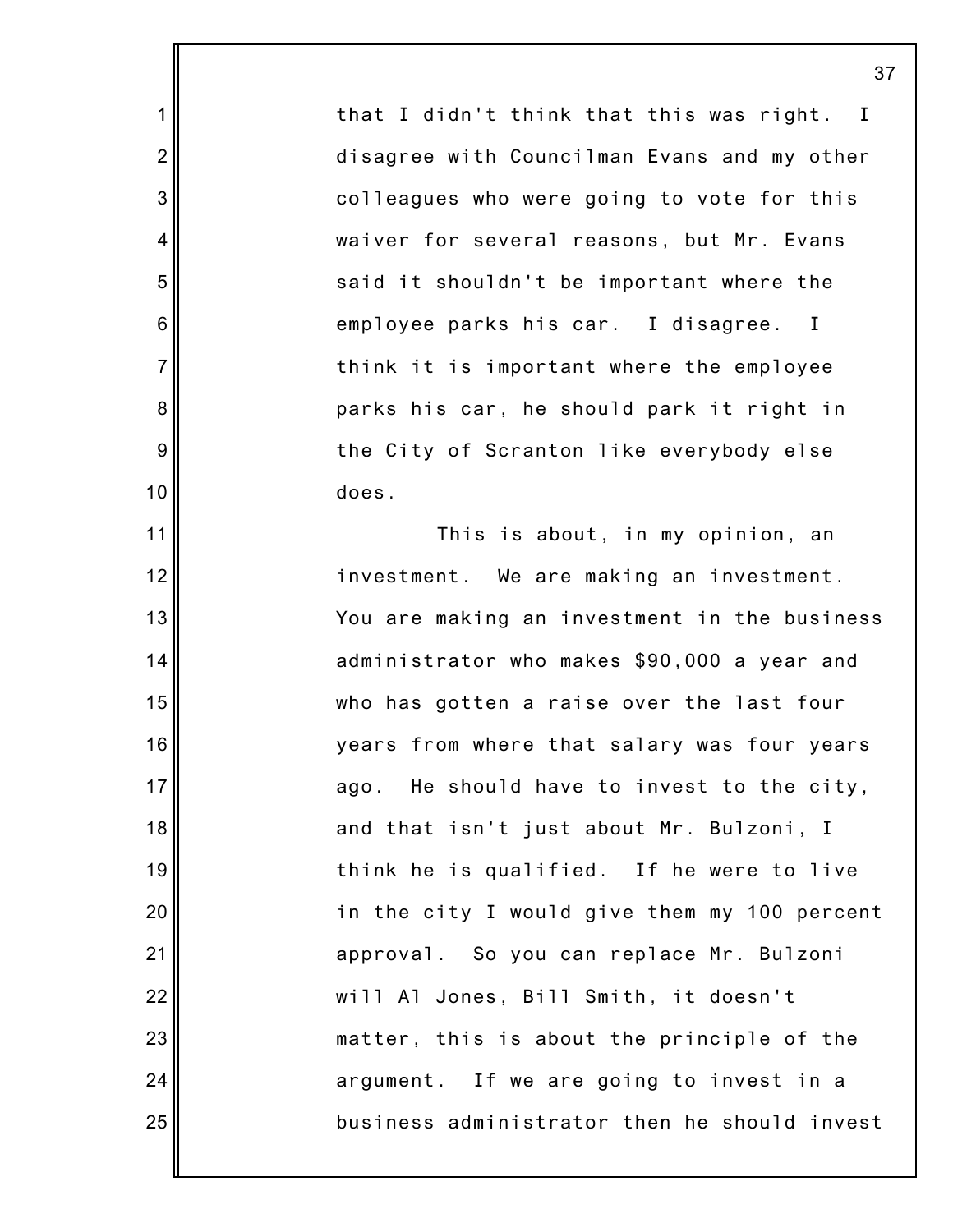|                | 38                                           |
|----------------|----------------------------------------------|
| 1              | in the City of Scranton and it's as simple   |
| $\overline{2}$ | as that.                                     |
| 3              | As I mentioned last week, I don't            |
| 4              | think it's fair that someone makes \$90,000, |
| 5              | doesn't live in the city and avoids property |
| 6              | taxes, school property taxes, city property  |
| $\overline{7}$ | taxes, garbage fee and everything else. So   |
| 8              | it's a question of fairness and it's a       |
| 9              | question most importantly in my opinion of   |
| 10             | investment. And I've said this to            |
| 11             | Mr. Bulzoni. Do the right thing, move into   |
| 12             | the city and I will support him 100 percent. |
| 13             | Thank you.                                   |
| 14             | MR. ROGAN: Anyone else? Roll call,           |
| 15             | please?                                      |
| 16             | MS. DAVIDSON: Mr. Perry.                     |
| 17             | MR. PERRY: Yes.                              |
| 18             | MS. DAVIDSON: Mr. Donahue.                   |
| 19             | MR. DONAHUE: No.                             |
| 20             | MS. DAVIDSON: Mr. Evans.                     |
| 21             | MR. EVANS: Yes.                              |
| 22             | MS. DAVIDSON: Mr. Gaughan.                   |
| 23             | MR. GAUGHAN: No.                             |
| 24             | MS. DAVIDSON: Mr. Rogan.                     |
| 25             | MR. ROGAN: Yes. I hereby declare             |
|                |                                              |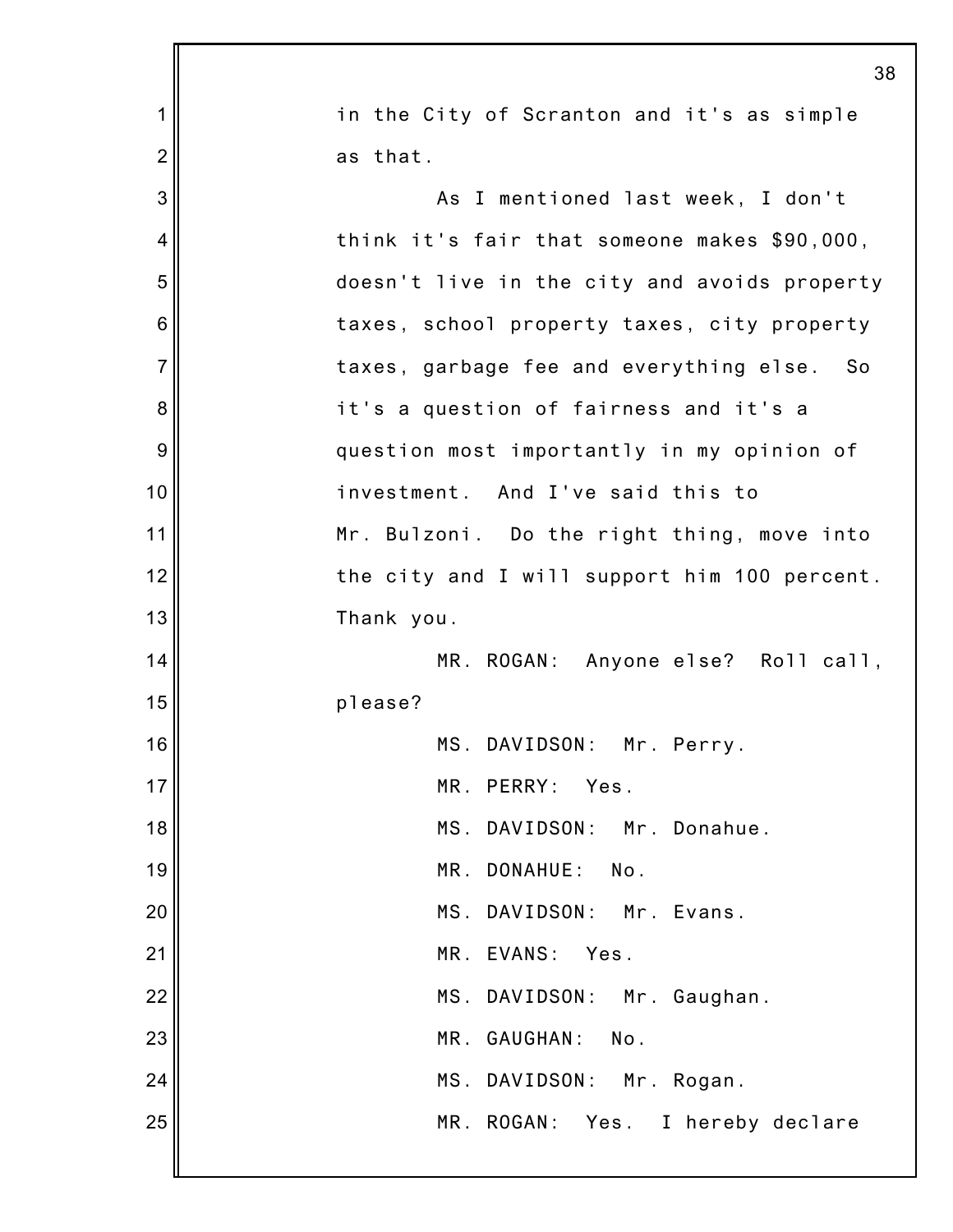|                |                                        | 39 |
|----------------|----------------------------------------|----|
| 1              | Item 7-B legally and lawfully adopted. |    |
| $\overline{2}$ | If there is no further business,       |    |
| $\mathbf{3}$   | I'll entertain a motion to adjourn.    |    |
| 4              | MR. EVANS:<br>Motion to adjourn.       |    |
| 5              | MR. ROGAN: Meeting adjourned.          |    |
| $\,6$          |                                        |    |
| $\overline{7}$ |                                        |    |
| $\bf 8$        |                                        |    |
| $\overline{9}$ |                                        |    |
| $10$           |                                        |    |
| 11             |                                        |    |
| 12             |                                        |    |
| 13             |                                        |    |
| 14             |                                        |    |
| 15             |                                        |    |
| 16             |                                        |    |
| 17             |                                        |    |
| 18             |                                        |    |
| 19             |                                        |    |
| 20             |                                        |    |
| 21             |                                        |    |
| 22             |                                        |    |
| 23             |                                        |    |
| 24             |                                        |    |
| 25             |                                        |    |
|                |                                        |    |